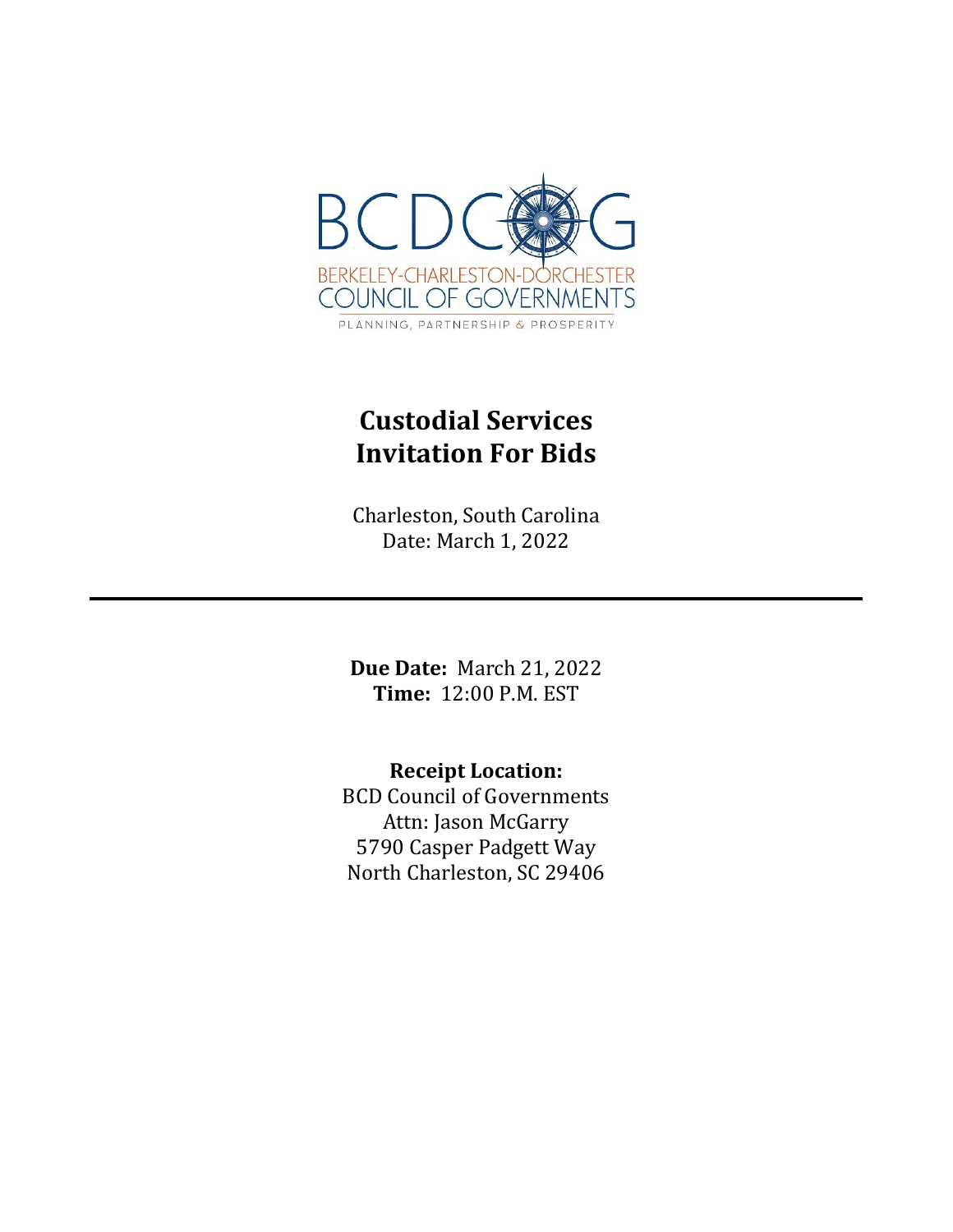## **Invitation for Bids**

Solicitation #COG2022-01

Custodial Services

March 1, 2022

 Invitation for Bids from qualified companies will be received by the Berkeley Charleston Dorchester Council of Governments (BCDCOG), 5790 Casper Padgett Way, North Charleston, SC 29406 for Custodial Services. Site visits may be scheduled by emailing [jasonm@bcdcog.com.](mailto:jasonm@bcdcog.com)

 Bids will be received until **12:00 P.M., local time, March 21, 2022**, after which time will be publicly opened and read.

 This solicitation does not commit Berkeley Charleston Dorchester Council of Governments (BCDCOG) to award a contract, to pay any cost incurred in the preparation of bids submitted, or to procure or contract for the services. Berkeley Charleston Dorchester Council of Governments (BCDCOG) reserves the right to accept or reject, any, all, or any part of offers received as a result of this request, or to cancel in part or in its entirety this Invitation for Bids if it is in the best interests of Berkeley Charleston Dorchester Council of Governments (BCDCOG) to do so. This Invitation for Bids is will be based on a best value award.

Sincerely,

*Jason M. McGarry Contracts/Procurement Administrator BCD Council of Governments*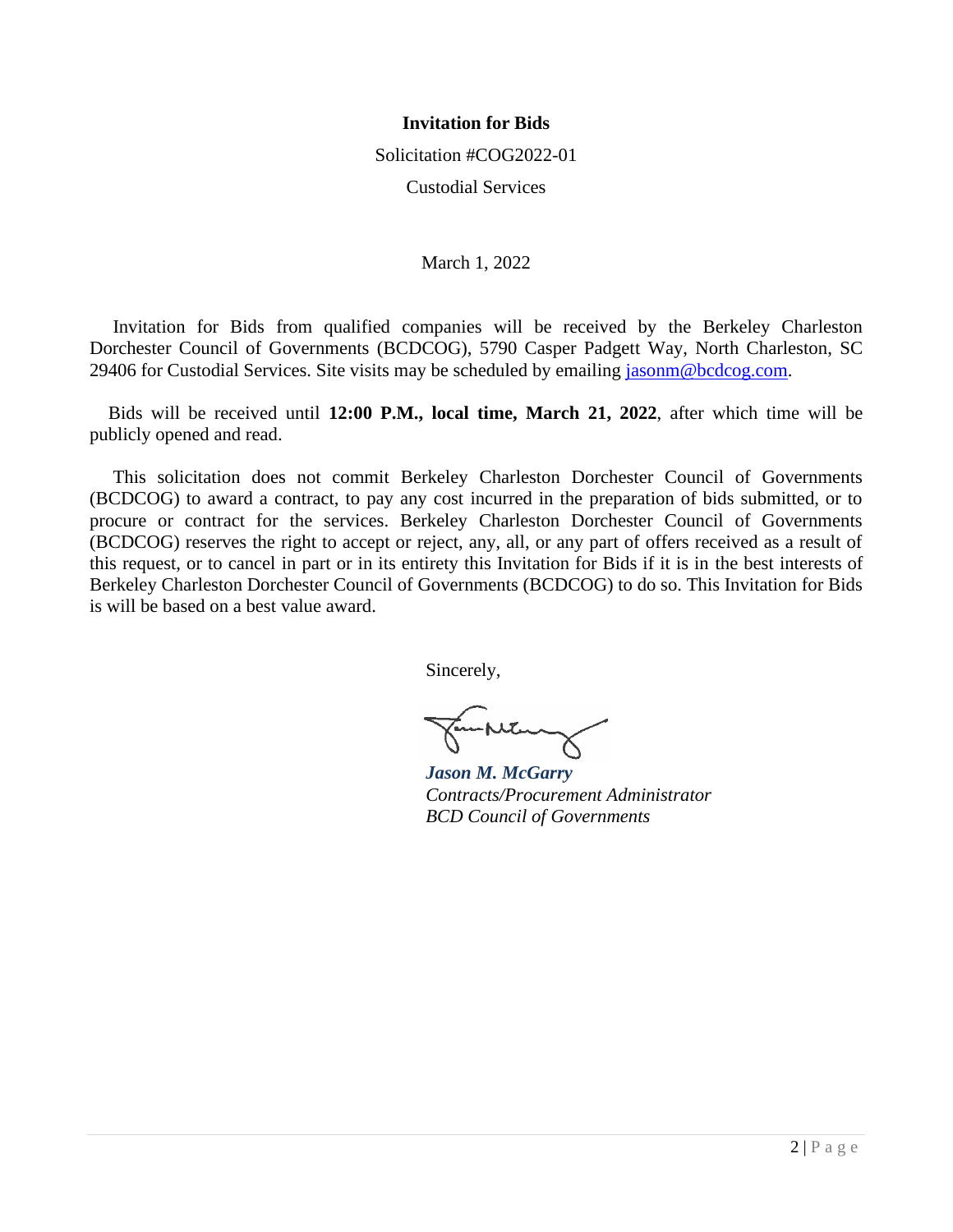# **INTRODUCTION**

Berkeley Charleston Dorchester Council of Governments (BCDCOG) is seeking bids for Custodial Services at their corporate office located at 5790 Casper Padgett Way, North Charleston, SC 29406.

## **BACKGROUND**

The Berkeley-Charleston-Dorchester Council of Governments (BCDCOG) is a regional agency, which serves a three-county area in South Carolina. BCDCOG offers a wide variety of planning, economic development and social services in order to aid in the orderly growth and development of the area. The BCDCOG's primary objectives are to assist local governments develop local and regional plans within the tri-county region, as well as providing local governments with planning and technical support to improve the quality of life in the region. Please visit our website<http://bcdcog.com/> for additional information.

## **SPECIAL INSTRUCTIONS**

## A. **BID SUBMITTAL DEADLINE:**

Bids will be received until **12:00 P.M. EST, March 21, 2022**, after which time will be publicly opened and read.

#### B. **TIME/TERM OF AGREEMENT:**

The agreement resulting from this solicitation will be for a period of one (1) year, and may be renewed for four (4) additional consecutive one-year terms.

## C. **SCOPE OF SERVICES**

#### 1. **General**

The BCDCOG seeks a Contractor(s) to provide Custodial Services for its office building in North Charleston, SC. Contractor will furnish all labor, uniforms, badges, materials, equipment, transportation, supervision, and management required to provide Custodial Services in accordance with all terms and conditions of this IFB. Contractor shall perform all required duties as defined below.

**This is a performance based, all inclusive custodial service contract**. Performance Based Contracts clearly spell out the desired end result expected of the contractor. The manner in which the work is to be done is left up to the contractor. Contractors are given as much freedom as possible in figuring out how best to meet the BCDCOG's performance objective. It is important that the Contractor clearly define all aspects of service to reach the outcome desired by the BCDCOG.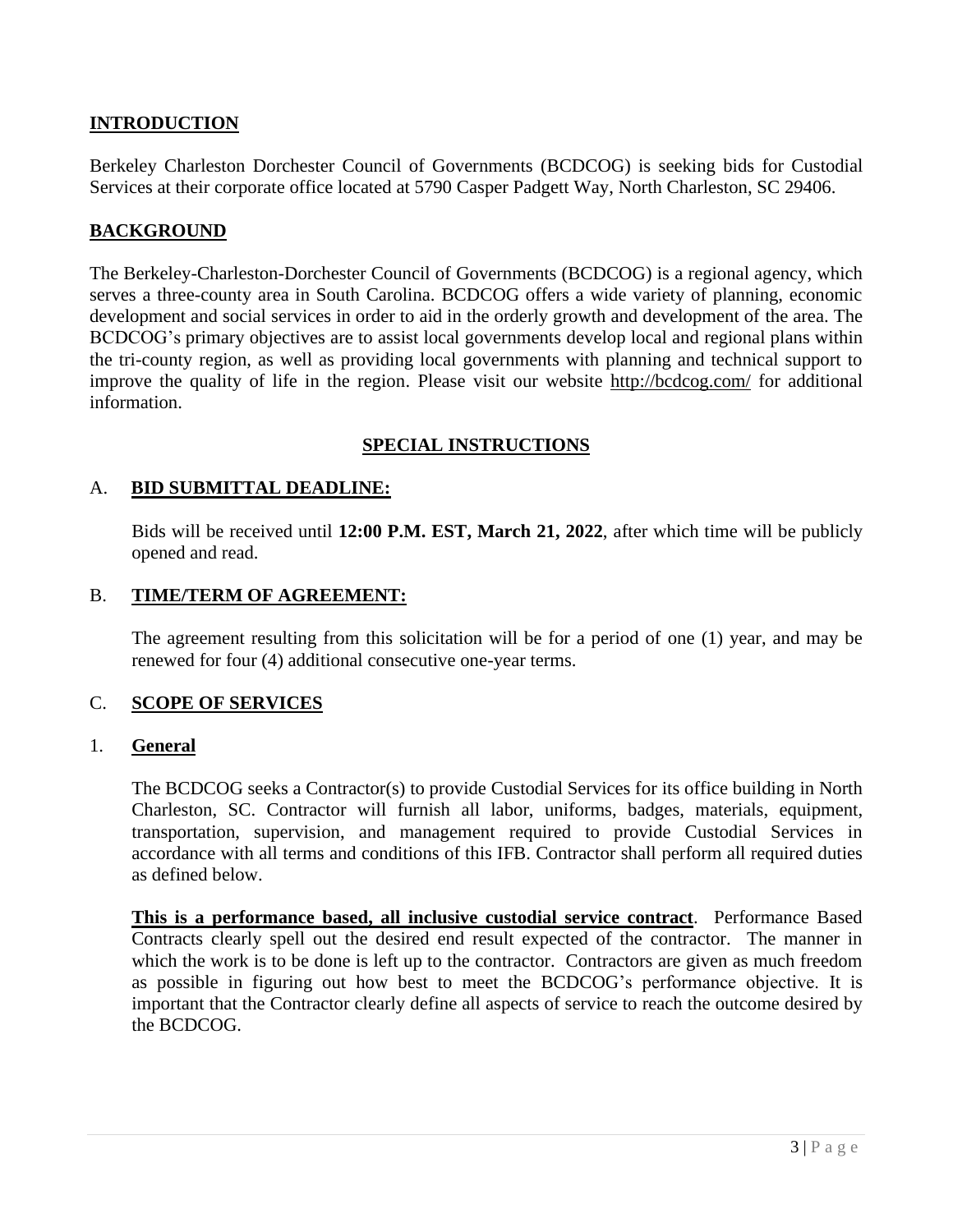The BCDCOG is requiring that the Contractor(s) adhere to the specifications set forth as a minimum and performs the requirements with expertise, knowledge, and capability with minimal monitoring by the BCDCOG.

The premises shall be maintained with nothing but the highest standards at no less than the frequencies set forth herein. The frequencies indicated herein are general, minimum requirements for the purposes of identifying overall maintenance frequencies. In short, the building should be cleaned consistently, depending on traffic and usage; this may mean more service above the minimum. No extra compensation is to be paid. This is a performance-based contract. The specific site evaluation frequencies shall govern.

The premises shall be maintained with a clean appearance, and all work shall be performed in a professional, workman like manner using quality equipment and materials.

There are no specific security procedures that would cause delays or added costs for the Contractor. The BCDCOG may require security checks on any and all employees at any given time prior to commencement and throughout the life of the contract.

The omission of a requirement does not relieve the Contractor from the requirement to perform the services needed. This is an all-inclusive service contract, that is, all Custodial Services are to be included, and there shall be no additional cost for technical requirements that have been inadvertently omitted.

# **2. Outcome Standards (Required Results) for Performance Based Services**

## A. Entrances (LOBBY AREA/WAITING AREA)

Tile and Carpet - Shall be free of spots, stains, gum, dirt and debris without causing damage. They shall appear visibly and uniformly clean. Adjoining walls, doors, and floor surfaces shall also be free of dust, soil, and cleaner residue**. Carpet will be vacuumed daily**. Carpet shampooing will be on an as needed basis as requested by BCDCOG.

Glass and Metal Surfaces - Shall appear streak free, film free, and uniformly clean. This shall include the elimination of dust and soil from the sills and ledges, and heat registers.

Corners and Thresholds - Shall be free of dust and cobwebs, dried-soil, crud, finish buildup, and debris. These areas shall appear visibly and uniformly clean. This shall include the elimination of cleaner residue and dried slurry.

Floors and Cove Bases- shall be free of dust, cobwebs, dries soil, gum, spots, stains and debris. Hard/resilient floors shall have multiple coats of a slip resistant seal and finish applied that result in a consistently high shine, unless otherwise directed by the BCDCOG. Floors shall appear visibly and uniformly smooth and clean. This shall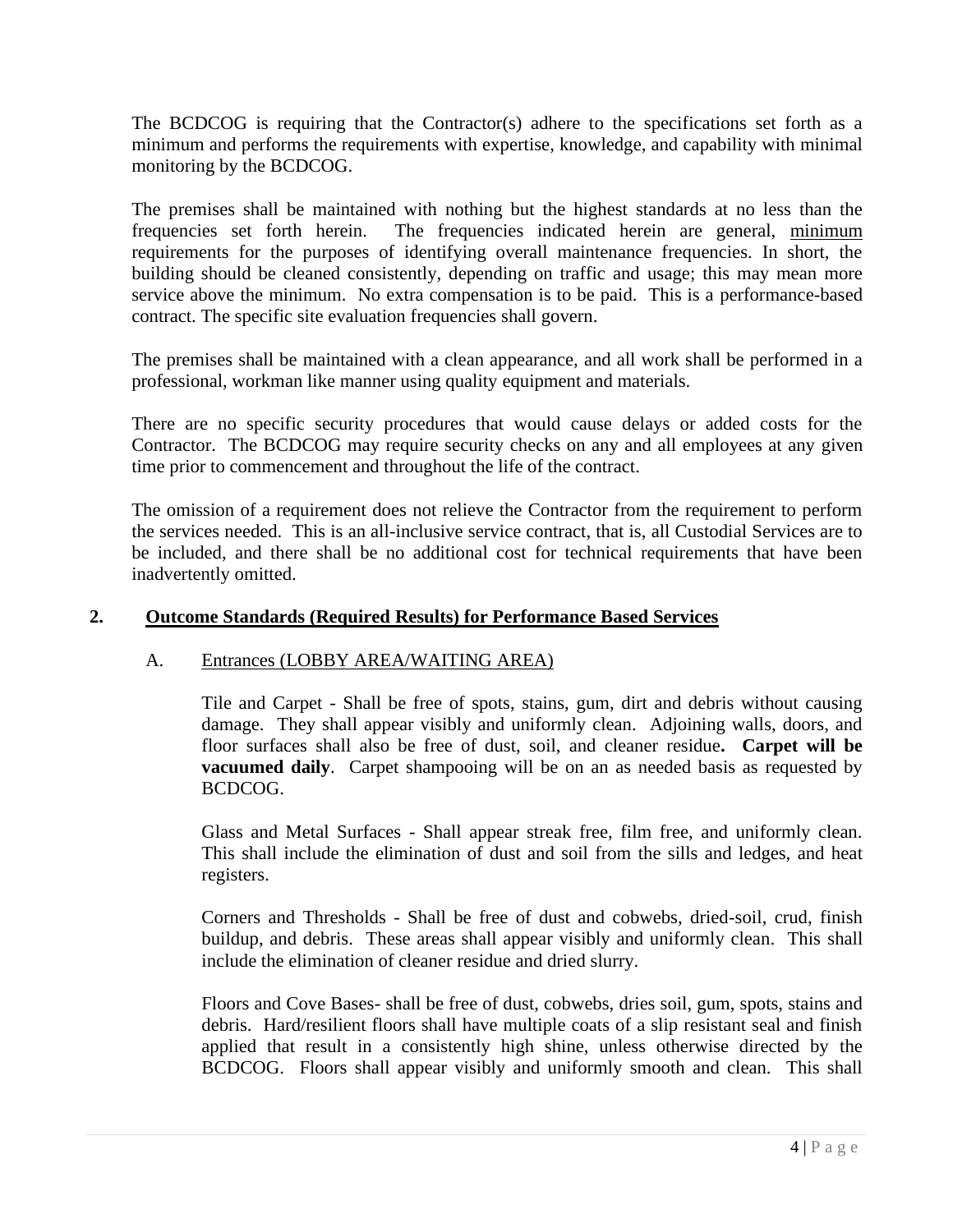include the elimination of dust, streaks, lint, standing water, cleaner residue and film. **Floors will be mopped daily.**

Walls and Fixtures - Shall be free of dust, cobwebs, dried soil and soil without causing damage. These surfaces shall appear visibly and uniformly clean. This shall include the elimination of film, streaks, and cleaner residue. Walls behind waste and trash cans need to be clean.

Tables and Chairs – Shall be wiped down daily, preferably with anti-bacterial solution. Any chairs found soiled beyond general cleaning shall be reported to the Procurement/Contracts Administrator.

## B. Corridors

Floors, Carpets and Cove Bases - Shall be free of dust, cobwebs, dried soil, soil, gum spots, stains and other debris. Hard/resilient floors shall have multiple coats of a slip resistant seal and finish applied that result in a consistently high shine, unless otherwise directed by the BCDCOG. Floors shall appear visibly and uniformly smooth and clean. This shall include the elimination of dust, streaks, lint, standing water, cleaner residue and film. **Carpets will be vacuumed daily. Floors will be mopped daily.**

Walls and Fixtures - Shall be free of dust, cobwebs, dried soil and soil without causing damage. These surfaces shall appear visibly and uniformly clean. This shall include the elimination of film, streaks, and cleaner residue. Walls behind waste and trash cans need to be clean.

Water Fountains- Shall be free of dust, cobwebs, soil, scale, and water spots without causing damage.

Bright work shall be disinfected and polished to a streak free shine. Water fountains shall appear visibly and uniformly clean. This shall include the elimination of film and cleaner residue.

## C. Restrooms

Special Note: Maintaining a sanitary restroom environment that minimizes the possibility of cross infection is considered to be of the highest priority by the BCDCOG. Sanitation levels shall be closely monitored by inspection, and approved testing methods. **Restrooms will be cleaned daily.**

Dispensers - Shall be free of dust, bacteria and soil without causing damage. These surfaces shall appear visibly and uniformly clean and disinfected. This shall include the elimination of film, streaks, and cleaner residue. Dispensers shall be refilled when required with proper expendable supplies. Supplies shall be properly installed so that soap ejects freely and paper towels dispense as intended. This means that when replenishing towels, they are interconnected to the last towel in the dispenser.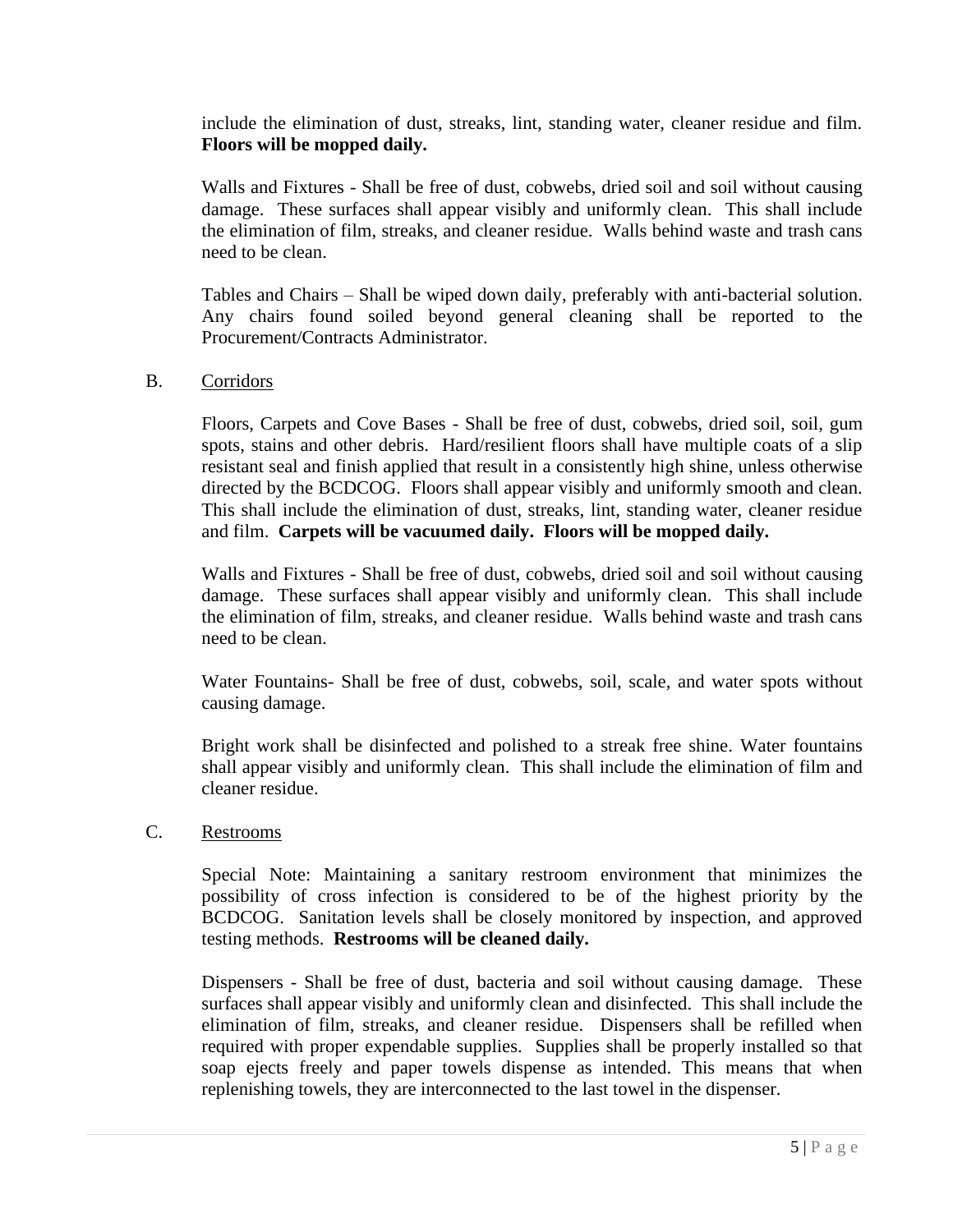Hardware - Shall be free of dust, soil, bacteria, and scale without causing damage. Bright work shall appear visibly clean, disinfected and polished to a streak free shine. This shall include the elimination of polish residue.

Sinks - Shall be free of dust, bacteria, soil, cleaner residue and soap film without causing damage. They shall appear visibly clean, and polished dry. This shall include the elimination of streaks, embedded soil, and film and water spots.

Mirrors - Shall be free of dust and soil. Mirrors surrounding metal frame work shall appear streak free, film free and uniformly clean.

Toilets and Urinals - Toilets, toilet seats and urinals shall be free of bacteria, soil, organic matter, cleaner residue, and scale without causing damage. These fixtures shall appear visibly clean, and disinfected. This shall include elimination of streaks and film.

Partitions - Shall be free of dust, cobwebs, soil, and markings without causing damage. Partitions shall appear visibly and uniformly clean, disinfected and polished dry. This shall include the elimination of streaks and film.

Waste Containers - Contents shall be removed from waste containers and can liners replaced. Inside and outside of the container shall be clean and disinfected. Containers shall appear visibly and uniformly clean. This shall include the elimination of streaks, food stuff, and the presence of an offensive odor emitting from the container.

Walls and Doors - Shall be free of dust, cobwebs, soil, spots and stains without causing damage. These surfaces shall appear visibly and uniformly clean and disinfected. This shall include the elimination of film, streaks, and cleaner residue.

Floors and Baseboards - Shall be free of dust, cobwebs, dried soil, soil, gum spots, stains and other debris. Hard/resilient floors shall have multiple coats of a slip resistant seal and finish applied that result in a consistently high shine, unless otherwise directed by the BCDCOG. Floors shall appear visibly and uniformly smooth and clean. This shall include the elimination of dust, streaks, lint, standing water, cleaner residue and film.

Air Vents - Shall be free of dust, cobwebs, and soil. This also pertains to air distribution units and exhaust vents. They shall appear visibly and uniformly clean.

Light Fixtures - Shall be free of dust, cobwebs, soil and stains without causing damage. Diffusers shall be returned to proper position, and they shall appear film free, streak free, and uniformly clean.

D. Offices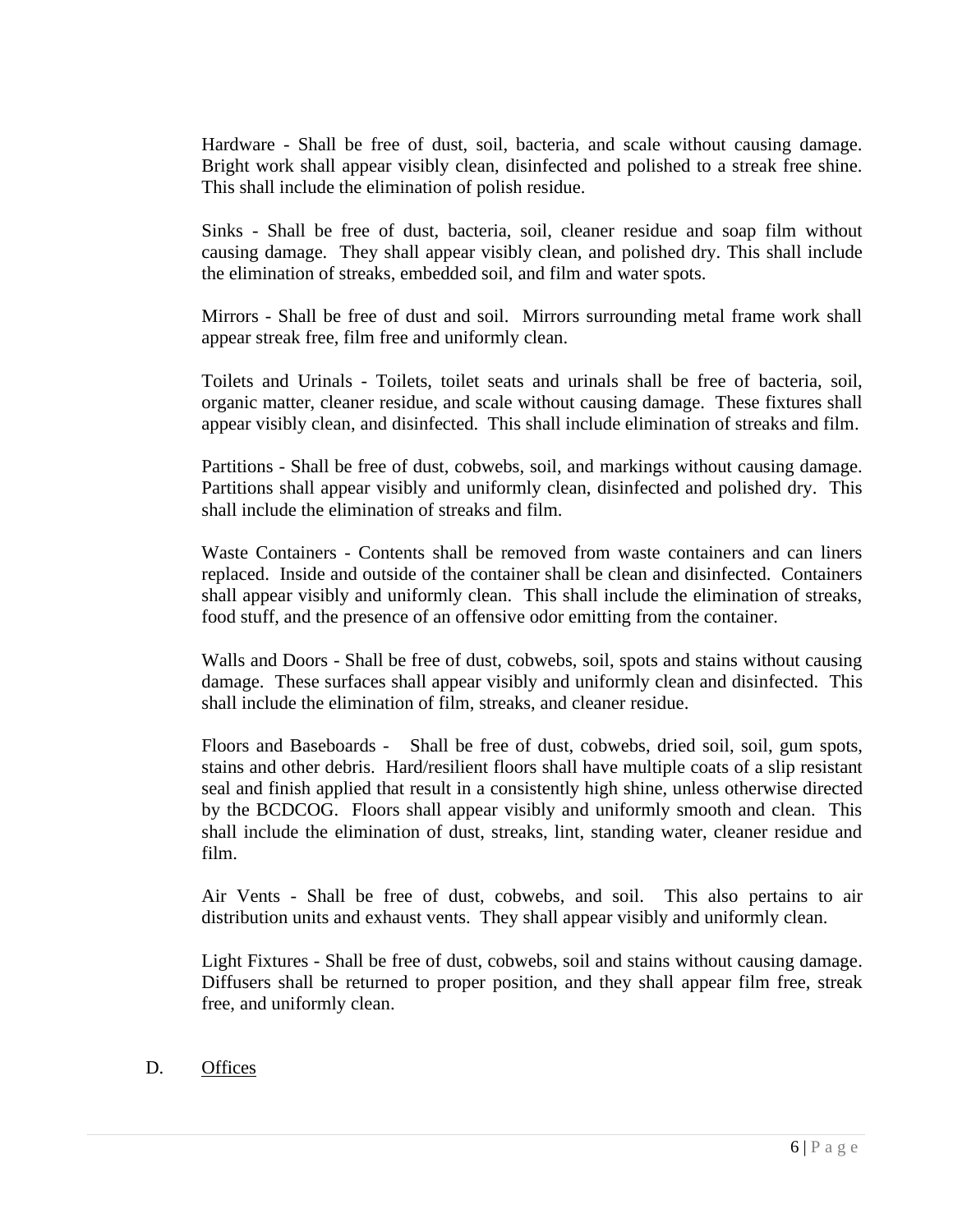Furniture and Equipment - Shall be free of dust, cobwebs, dried soil, and soil without causing damage. They shall appear visibly and uniformly clean. This shall include the elimination of cleaner residue, streaks, and film.

Walls and Doors - Shall be free of dust, cobwebs, soil, spots and stains without causing damage. They shall appear streak free, film free and uniformly clean. Bright metal surfaces shall be polished to a high shine. This shall include the elimination of polish residue and or film.

Waste Containers - Contents shall be removed from waste containers and can liners replaced. Inside and outside of the container shall be clean and disinfected. Containers shall appear visibly and uniformly clean. This shall include the elimination of streaks, food stuff, and the presence of an offensive odor emitting from the container.

Partitions - Shall be free of dust, cobwebs, soil, and graffiti without causing damage. Partitions shall appear visibly and uniformly clean. This shall include the elimination of streaks and film.

Floors, carpets and Cove Bases - Shall be free of dust, cobwebs, dried soil, soil, gum spots, stains and other debris. Floors shall appear visibly and uniformly smooth and clean. This shall include the elimination of dust, streaks, lint, standing water, cleaner residue and film. **Carpets shall be vacuumed daily.**

## E. Kitchen and Break rooms

Cabinets, refrigerators, range tops and doors, and microwaves - exterior tops, sides and front shall be clean and free of dust, soil, cleaner residue and soap film. **Microwaves shall be wiped out daily**.

Waste Containers - Contents shall be removed from waste containers and can liners replaced. Inside and outside of the container shall be clean and disinfected. Containers shall appear visibly and uniformly clean. This shall include the elimination of streaks, food stuff, and the presence of an offensive odor emitting from the container. Walls adjacent to containers require special attention and need to clean.

Floors, carpets and Cove Bases - Shall be free of dust, cobwebs, dried soil, soil, gum spots, stains and other debris. Hard/resilient floors shall have multiple coats of a slip resistant seal and finish applied that result in a consistently high shine, unless otherwise directed by the BCDCOG. Floors shall appear visibly and uniformly smooth and clean. This shall include the elimination of dust, streaks, lint, standing water, cleaner residue and film.

Walls and Fixtures - Shall be free of dust, cobwebs, dried soil and soil without causing damage. These surfaces shall appear visibly and uniformly clean. This shall include the elimination of film, streaks, and cleaner residue. Walls behind waste and trash cans need to be clean.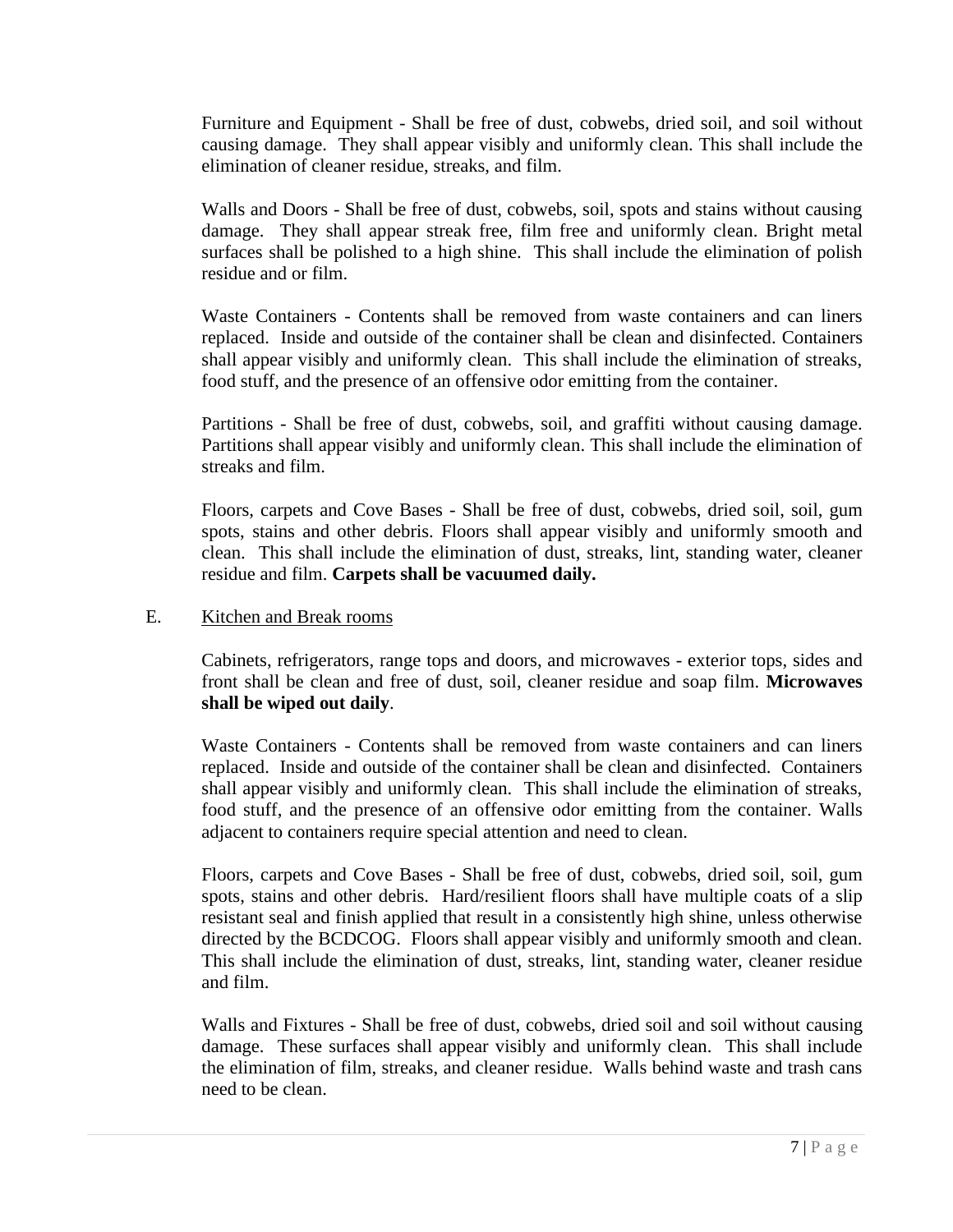Air Vents - Shall be free of dust, cobwebs, and soil. This also pertains to air distribution units and exhaust vents. They shall appear visibly and uniformly clean.

Ceilings - all cobwebs shall be removed.

Range exterior/cook top/oven, microwave interior and refrigerator interior shall be defined as additional services for an additional fee.

Tables and Chairs – Shall be wiped down daily. Any chairs soiled beyond general cleaning should be reported to the Procurement/Contract Administrator.

## F. Janitor Closet and Store Rooms

Shelves - Shelves shall be free of dust, cobwebs, dried soil and soil. They shall appear visibly and uniformly clean. Supplies and equipment shall be stocked and organized, neatly on shelves where available.

Janitorial Carts - Shall be free of dust, cobwebs, dried soil and soil. They shall appear visibly and uniformly clean. Supplies and equipment stored on janitor carts shall be free of dust and soil, and organized, neatly.

Walls - Shall be free of dust, cobwebs, dried soil and soil without causing damage. These surfaces shall appear visibly and uniformly clean. This shall include the elimination of film, streaks, and cleaner residue.

Utility Sinks - Shall be free of dust, bacteria, soil, cleaner residue and soap film without causing damage. They shall appear visibly clean, and polished dry. This shall include the elimination of streaks, embedded soil, and film and water spots.

Bright Work shall be cleaned, descaled, and polished.

Floors - Shall be free of dust, cobwebs, dried soil, soil, gum spots, stains and other debris. Floors shall appear visibly and uniformly smooth and clean. This shall include the elimination of dust, streaks, lint, standing water, cleaner residue and film.

G. Trash

# **All trash cans shall be emptied daily.**

Outside Dumpsters - Trash bags, boxes and other debris shall be disposed of in dumpsters provided. No loose items shall be placed next to dumpsters. Exterior of dumpsters shall be policed for trash and debris.

# **3. Contractor's Performance**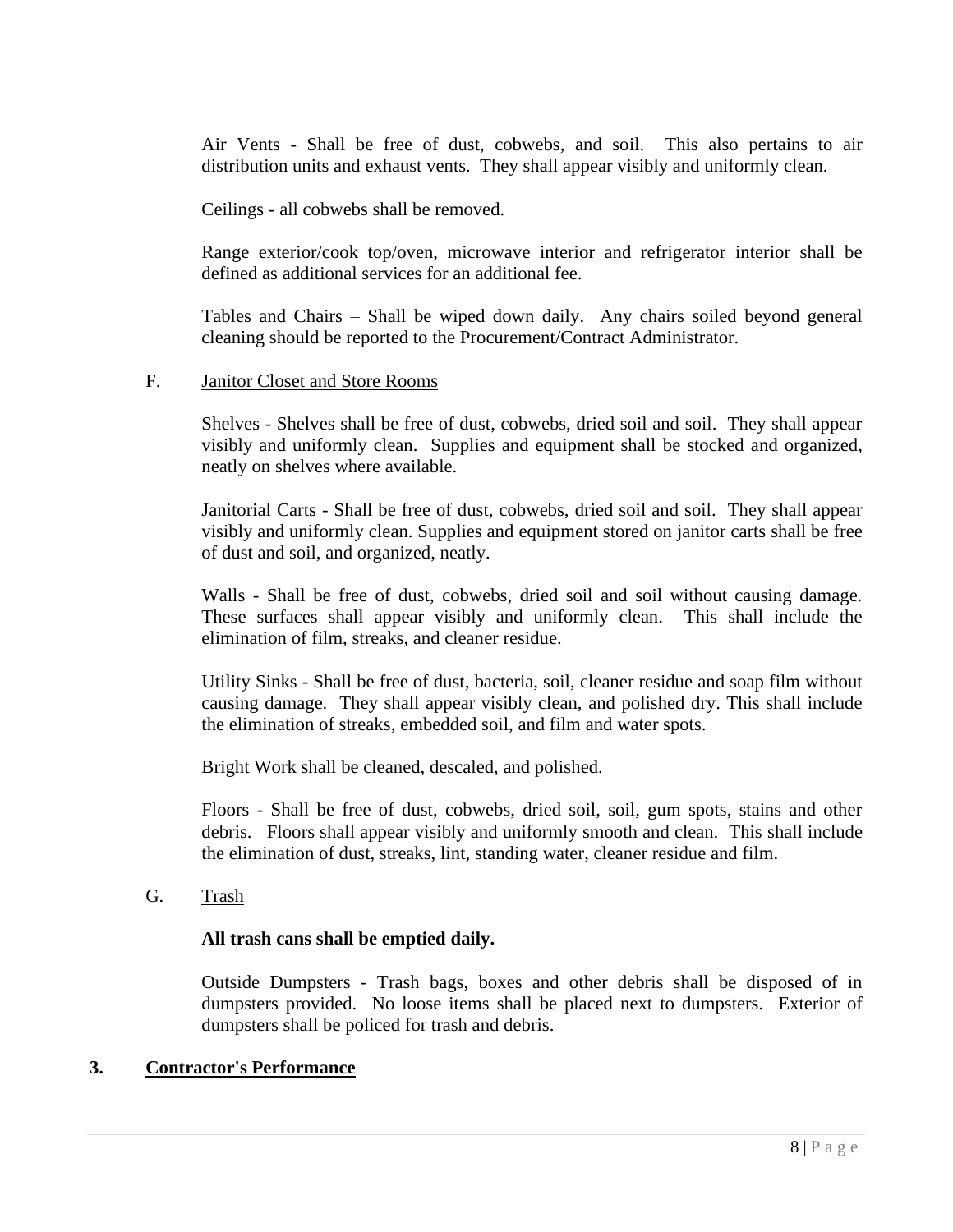## A. Requirements

The Custodial Contractor shall furnish all necessary trained personnel, supervision, scheduling, equipment and tools (and maintenance), cleaning chemicals, supplies, floor mats, and other accessories required to perform the custodial services at the BCDCOG's facilities designated in the Scope of this IFB. All work shall be performed in strict accordance with the conditions, provisions, standards, and Scope of Services described herein.

## B. Quality and Acceptability of Work

The BCDCOG or authorized representative shall decide all questions which may arise as to the quality and acceptability of any work performed under the resultant contract. If, in the opinion of the authorized representative, performance becomes unsatisfactory, the BCDCOG shall notify the Contractor, its authorized representatives, or agents.

## C. Contacting the Contractor

From one (1) hour before the work shift through one (1) hour after each work shift, the Contractor must have a telephone, and the Contractor must call back within sixty (60) minutes of the originating call.

## D. **Inspection Method**

Periodic Inspection will be made by an authorized representative of the BCDCOG. The BCDCOG will undertake a planned sampling method to evaluate Contractor performance. The BCDCOG will evaluate tasks selected on other than 100 percent or random sampling basis. A predetermined plan for inspecting part of the work will be established using a subjective judgment to determine what work to inspect and how frequently to inspect it.

For example: The BCDCOG's authorized representative shall randomly inspect and evaluate the compliance of the custodial work for contract compliance against the required results as defined in the contract.

## E. Unsatisfactory Cleaning Performance

Upon notice of unsatisfactory cleaning performance, the Contractor will have two (2) hours from that time to initiate corrective action in any specific instance of unsatisfactory cleaning performance.

In the event the Contractor has not responded within the allotted sixty (60) minutes to telephone contact, or the Contractor has not initiated corrective action for the unsatisfactory cleaning performance within the two (2)-hour time frame after notification as described above, the BCDCOG has the right to immediately complete the work to its satisfaction, through use of BCDCOG employees at a rate equal to the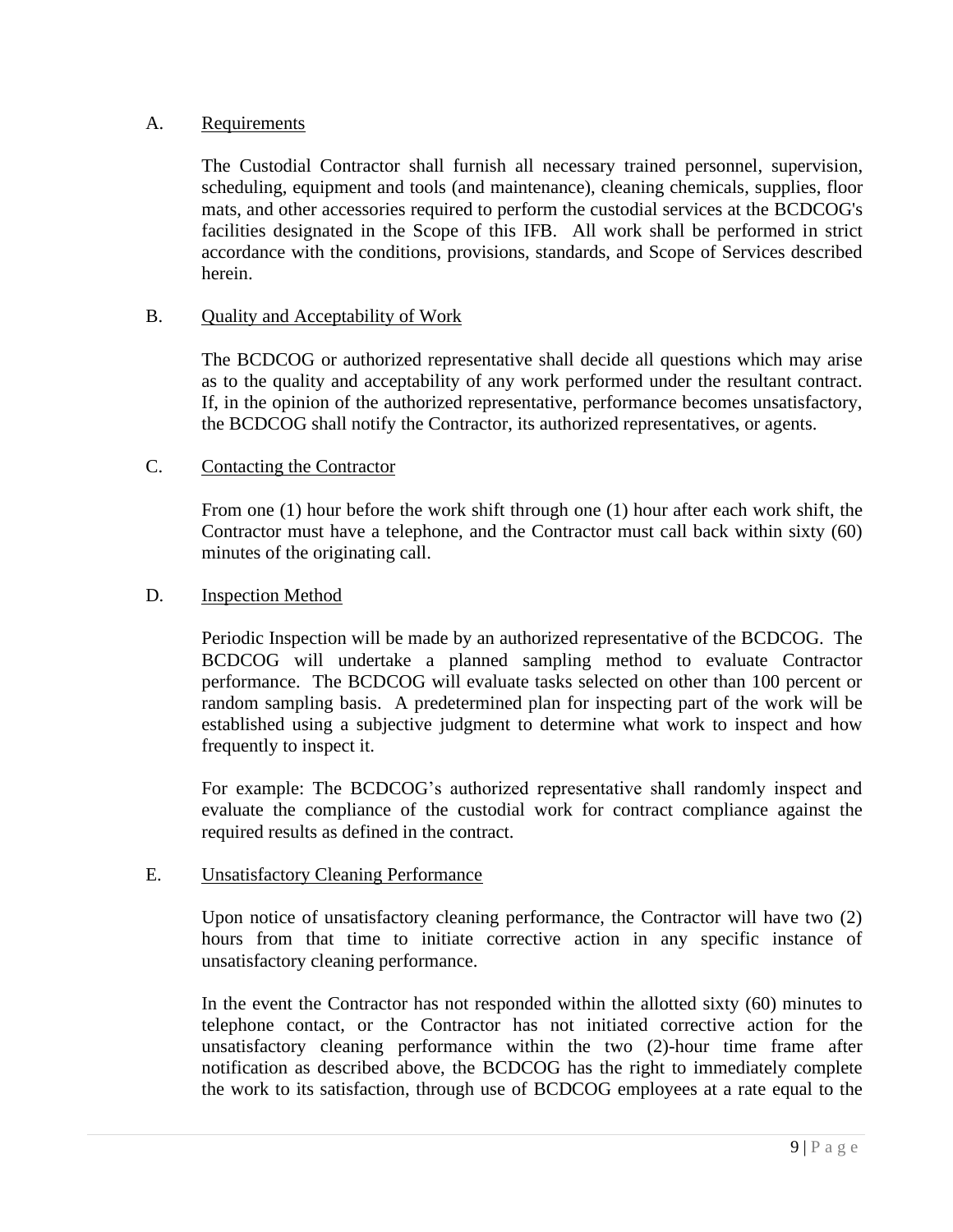employee's hourly rate plus twenty-percent (20%) for BCDCOG administrative costs, or through use of outside contractor(s) at the rate charged to the BCDCOG plus twenty-percent (20%) and shall deduct that amount from any balances due or which may become due to the Contractor. .

## **4. OSHA Guideline Compliance**

#### A. OSHA Guidelines Hazardous Communications

The Contractor shall comply with the OSHA Standard 29CFR 1910.1200 Hazardous Communications as it pertains to the training, safety, and equipment needed for all employees engaged in custodial service. The Contractor shall be responsible for compliance on date of Contract acceptance.

#### B. Material Safety Data Sheets

The Contractor shall furnish to the BCDCOG copies of Material Safety Data Sheets for all products used prior to beginning service in any facility. The Material Safety Data Sheets must be organized and include an index.

These Material Safety Data Sheets must be in compliance to the OSHA Guidelines, Title 29 of the Code of Federal Regulation, Part 1910.1200, Paragraph G.

#### C. Labeling of Hazardous Materials

The Contractor shall comply with the OSHA Guidelines, Title 29 of the Code of Federal Regulation, Part 1910.1200, Paragraph F, concerning the labeling of all chemical containers.

#### D. Caution Signs

The Contractor shall use "caution signs" as required by OSHA Guidelines. The Contractor shall furnish these signs at no additional cost to the BCDCOG. Caution signs shall be on-site on Contract start date.

#### E. OSHA Guidelines Blood Pathogens

The Contractor shall comply with the OSHA Standard 29CFR1910.1030 Blood borne Pathogens as it pertains to the training, safety, and equipment needed for all employees engaged in custodial service. The Contractor shall be responsible for compliance on date of Contract acceptance and shall provide proof to the BCDCOG at the Pre-Start Up Meeting.

The custodian is responsible for cleaning bodily fluid spills.

## **5. Storage Space**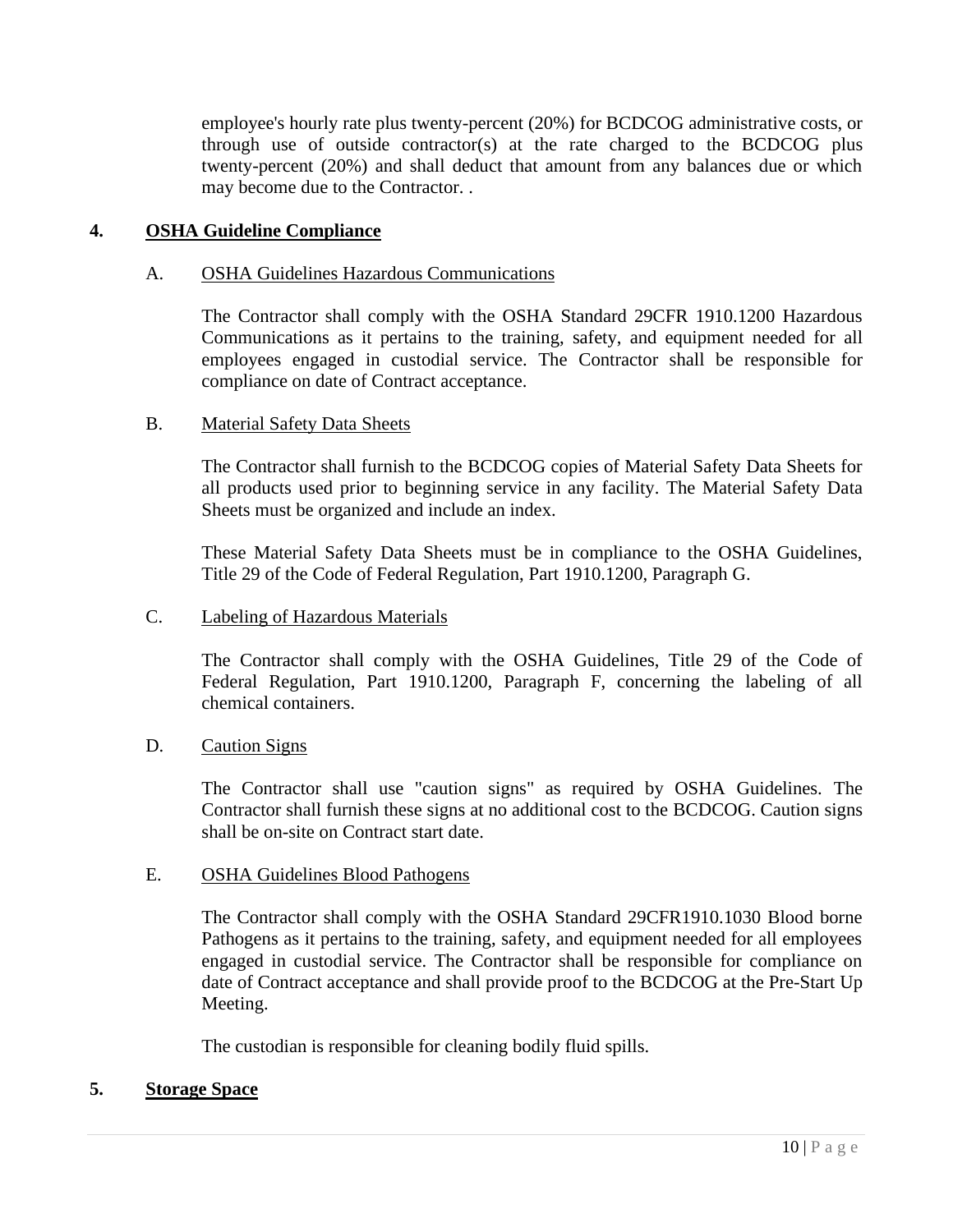- A. The Contractor may store supplies, materials and equipment in a storage area on the premises designated by the BCDCOG's authorized representative. The Contractor agrees to keep its portion of this storage area in accordance with all applicable fire regulations. The use of this storage space will be subject to availability and approval.
- B. No materials or equipment shall be stored or temporarily set in restrooms or other spaces accessible to the public.

## **6. Pre Start-up Meeting and Start-up**

- A. The Contractor shall be required to attend a start-up meeting with the BCDCOG's authorized representative prior to the contract start date. Such meeting may include a walk-through of the facility.
- B. A Contractor Supervisor shall be on-site to orient employees the first day of the agreement. Throughout the entire agreement period, a Contractor supervisor shall be on-site to orient employees the first day of all Contractor new hires or employees newly assigned to a specific location.

## **7. Additions, Deletions, Changes**

The BCDCOG reserves the right to add, delete, or change an item or items or any portion of an item of the agreement with a fifteen (15) -day notice to the Contractor. Additions and deletions will result in added or deleted cost to the service fee which is in keeping with the prices of that item or like item. Changes to the agreement shall result in alteration of the fee which is consistent with the original prices. Such additions, deletions, or changes shall not invalidate the contract; and the Contractor agrees to perform the work as altered, the same as if it had been part of the original agreement.

# **8. Alteration of Work**

The BCDCOG reserves the right to make alterations in specific work hours as may be found necessary or desirable. Such changes shall not invalidate the Contract nor release the surety and the Contractor agrees to perform the work as altered, the same as if it had been a part of the original Contract. The BCDCOG will make arrangements to cover unforeseen circumstances which make it impossible to carry out the work in accordance with the original Contract.

## **9. End of Contract Review**

A. Approximately ten (10) days prior to the end of the contract, the Contractor's representative and the BCDCOG representative will schedule a walk through inspection of the facility to review cleanliness.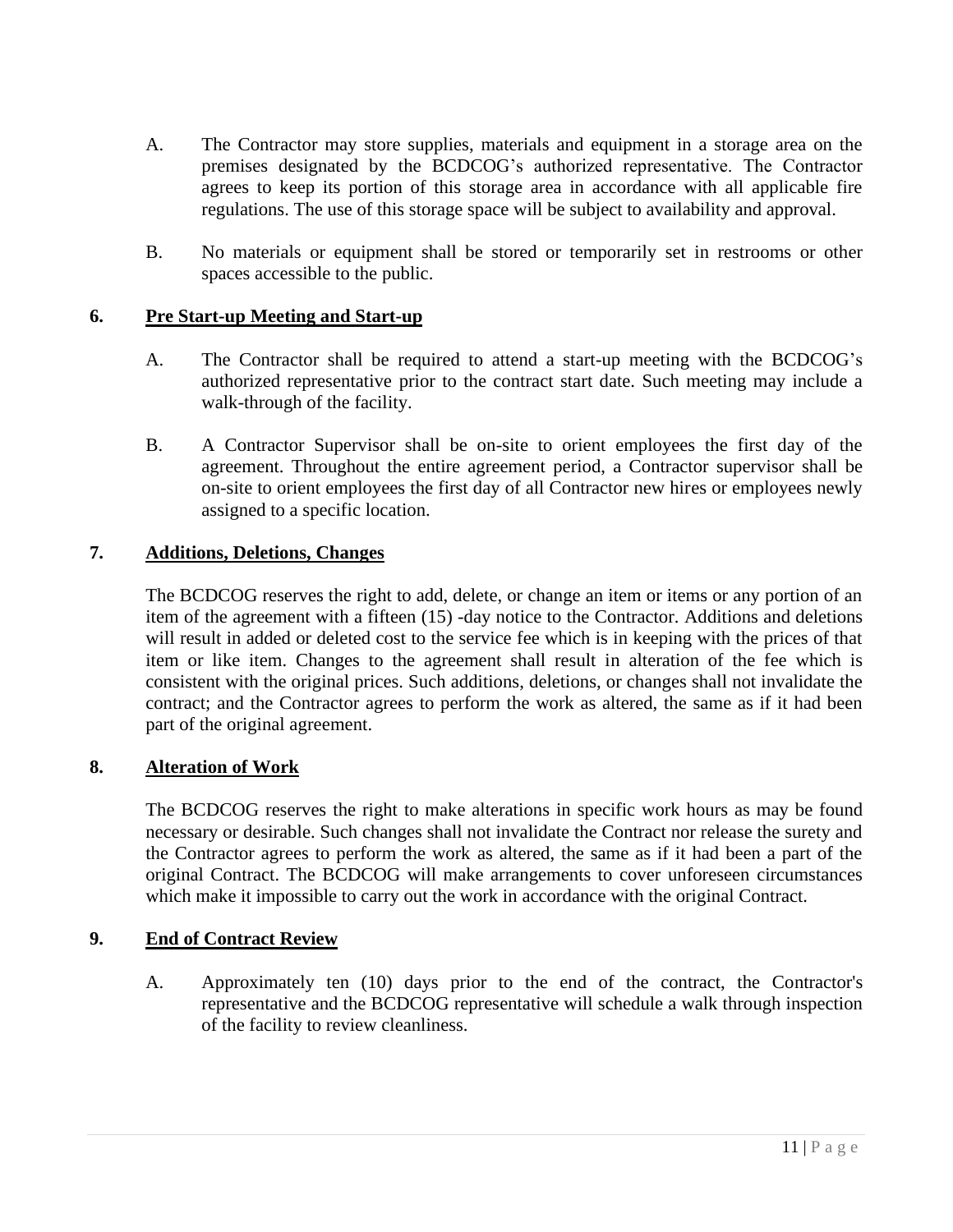B. If the cleanliness level of a facility is below that of the cleanliness standards established by the terms, conditions, and provisions of the contract, the BCDCOG will hold the last monthly payment for the facility until the cleanliness standards are met.

## **10. Safety Measures**

- A. The Contractor must certify that all employees and representatives are trained to recognize and understand the Universal Safety Symbols. The Contractor's supervisor shall be fluent in the English language, and the language of the custodians.
- B. Employees and representatives of the Contract must be fluent in a language. If fluency is in a language other than English, then the Contractor shall:
	- 1) Provide all MSDS sheets in both languages.
	- 2) All containers must be labeled in both languages.
	- 3) Custodial instructions and schedules shall be posted in both languages.

## **11. Property Damage**

The Contractor shall be responsible for repair of any damage to BCDCOG property and restoration of any facility damage beyond normal wear and tear, caused by Contractor's custodial activities. Repair and restoration shall be to the satisfaction of the BCDCOG. Any repair or restoration of these damages shall be performed in a timely fashion and at no cost to the BCDCOG. This includes unintentional damage caused by power cords, vacuum cleaner or products.

## **12. General Contract Conditions**

As a minimum, Offerors must agree to these general contract conditions:

A. Contractor Employee Policy

The Contractor agrees to be responsible for, and shall provide general supervision of all his employees working under this contract. **Whenever any employees are working, there shall be a designated supervisor directing his/her work.** It is not intended that the BCDCOG shall be expected to supervise, or otherwise inspect the work on a daily basis. It is expected that the Contractor will make certain the facilities are clean as outlined in the accepted Bid.

The Contractor is not allowed to employ illegal aliens to perform custodial services or any services in BCDCOG facilities.

The Contractor shall ascertain that all his employees abide by the following rules:

1. **Employees shall wear an identification badge and a distinct uniform** provided by the Contractor at all times while on the premises. All employees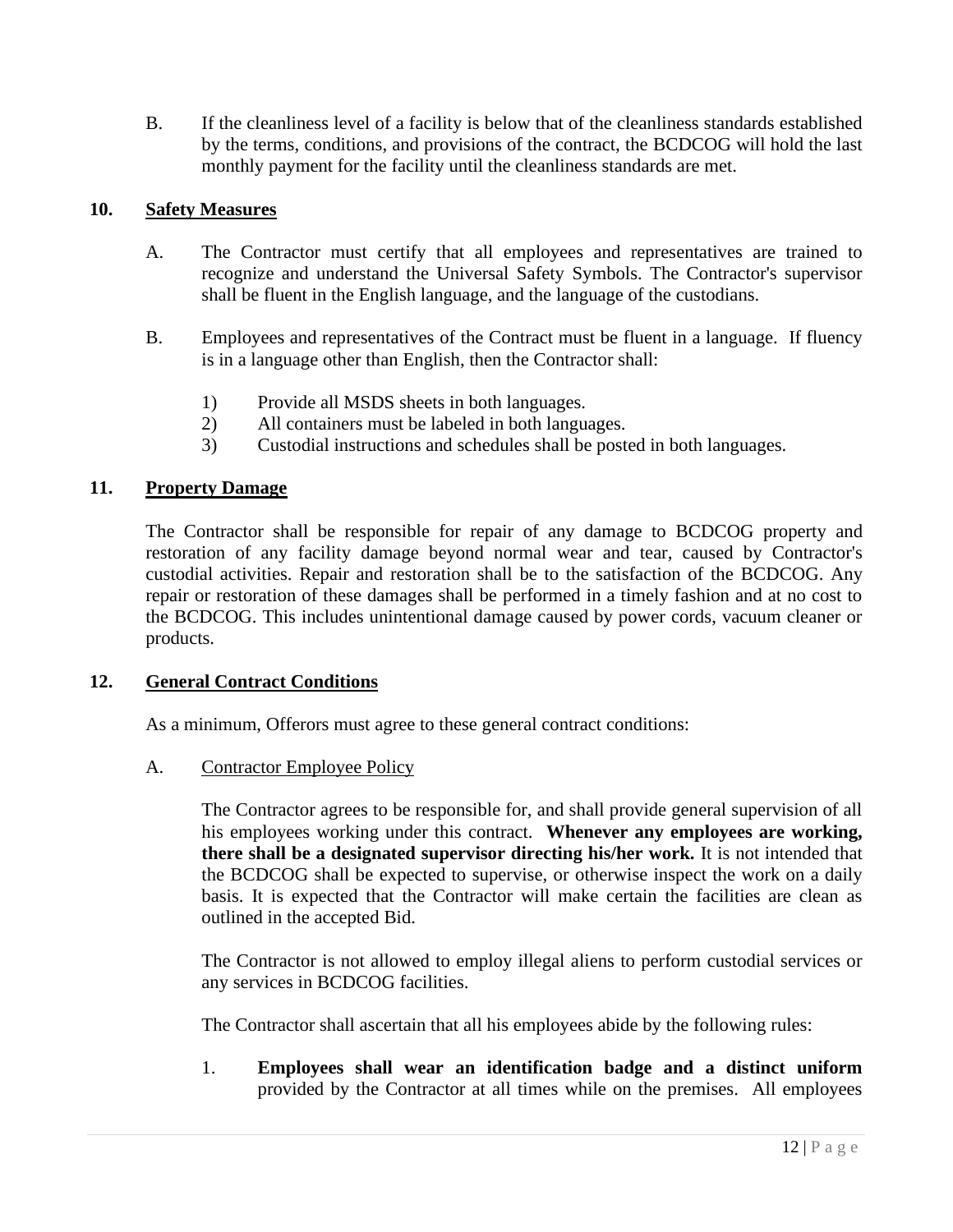are to be in uniforms that bear company name or logo. Uniforms are not to be dirty, stained, or torn. Identification badges shall be furnished to all employees by the Contractor and worn by all Contractors' employees while on BCDCOG's premises. The badge shall have the employee's picture, and name.

- 2. Employees shall be of good integrity and character.
- 3. Employees shall not disturb any papers, boxes, or other materials except those in trash receptacles or those properly identified as trash.
- 4. Employees shall report any property loss or damage, fire, or unusual situation, to their supervisor immediately. The employees and supervisor shall immediately respond as appropriate to the situation. The supervisor shall report all such occurrences, within 24 hours to the Procurement/Contracts Administrator, Jason McGarry [\(jasonm@bcdcog.com\)](mailto:jasonm@bcdcog.com) in writing, specifying the location and extent of the damage. Failure to report such damage, as required, may be construed as default of the contract.
- 5. Employees shall not open drawers, file cabinets, or use any telephone unless an emergency arises. (e.g., fire, theft, vandalism, etc.)
- 6. Employees shall not leave keys in doors or admit any one into any building or office who is not a designated employee of the Contractor. All doors which were locked upon entry will be immediately re-locked.
- 7. Employees shall not clean or move copy machines or other office machines except when specifically requested by the BCDCOG.
- 8. Employees shall not engage in idle or unnecessary conversation with BCDCOG employees, other employees of the Contractor, tenants, or visitors to the building.
- 9. Employees shall not remove any article or materials from the premises, regardless of its value or regardless of any employee's or tenant's permission. This is to include the contents of any item found in trash containers in or around the premises. Trash items are to be placed in dumpsters or trash cans designated for that purpose.

# 10. **Employees shall not bring visitors or children to the job site while performing contract services.**

11. Upon request of the BCDCOG's Contracts Manager to the Contractor, any Contractor's employees who fail to abide by these or other rules established by the BCDCOG will be immediately pulled off the job and replaced.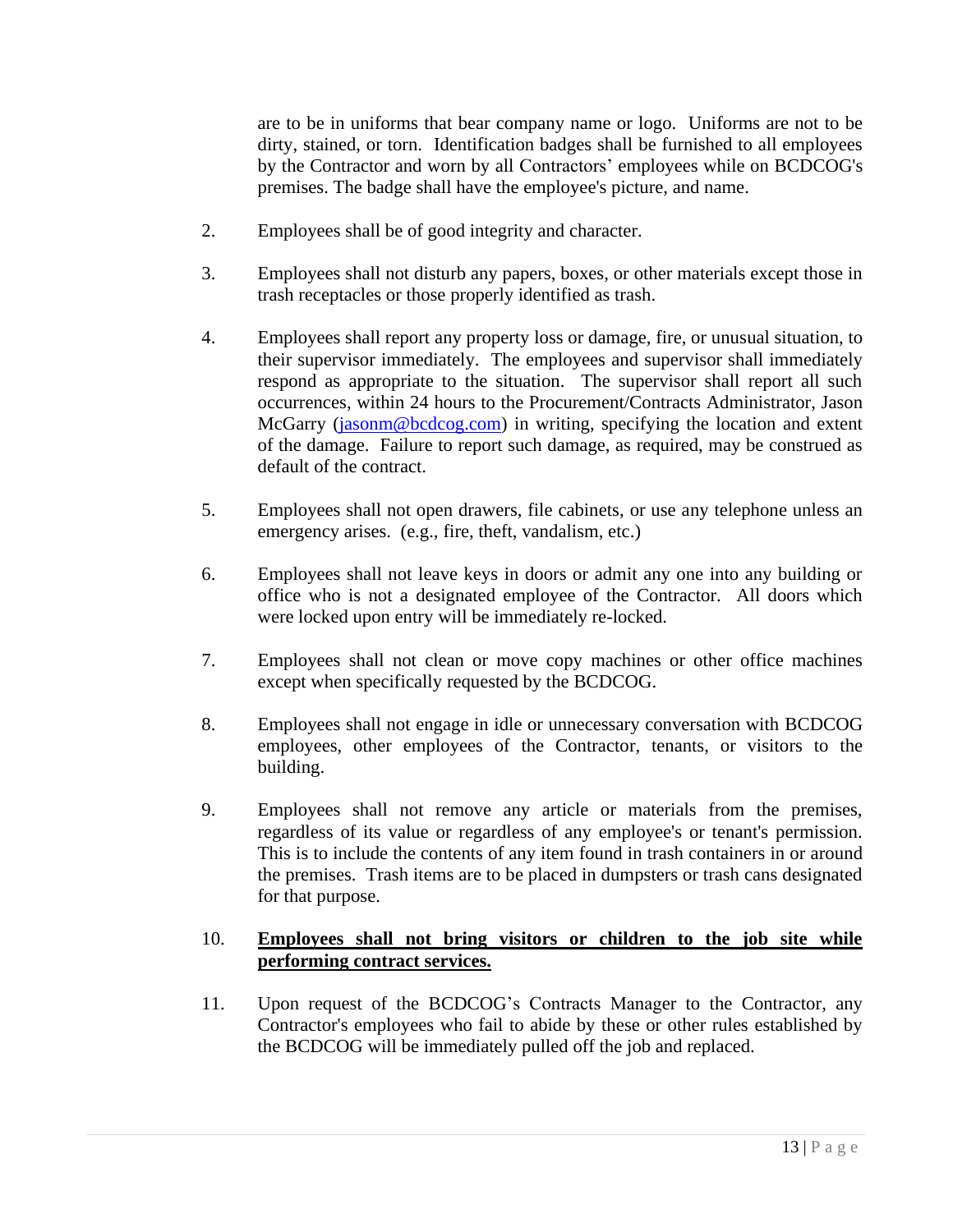- 12. Energy Conservation. Conservation shall be practiced: lights in unoccupied areas turned off, except where centrally controlled, and windows and doors kept closed.
- 13. Safety. The Contractor will be familiar with and operate within the guidelines set forth by the Occupational Safety and Health Act (OSHA) which affect custodial and housekeeping operations.
- 14. For all operations requiring the placement and movement of the Contractors' equipment, Contractor shall observe and exercise all necessary caution and discretion, so as to avoid injury to persons, damage to property of any and all kinds, and annoyance to or undue interference with the movement of the public and BCDCOG personnel.

## B. Performance Interference

Contractor shall immediately notify the BCDCOG of any occurrence or conditions within the buildings that interfere with the full performance of the contract and confirm it in writing within 24 hours.

## C. Inspection

The Contractor shall accompany a designated representative(s) on inspection of the work when requested by BCDCOG. The BCDCOG reserves the sole right to make the determination as to whether service is being performed satisfactorily. Unsatisfactory work may result in deductions from the Contractor's monthly payment.

As part of the contract administration process, the BCDCOG may inspect the site daily, weekly and monthly, depending on the overall history of the satisfaction of the services.

# D. Default

Failure to satisfactorily perform the services required by the contract will be grounds for the BCDCOG to declare the Contractor in default.

## E. Complaints

The Contractor shall correct all complaints and supply special requests for services within a reasonable time period. All complaints, both major and minor, shall be investigated during the same working day. Any complaint which cannot be corrected during the same working day or which is considered unreasonable or which cannot be dealt with for reasons beyond the Contractor's control shall be specifically reported to the BCDCOG.

Uncorrected complaints, if not considered unreasonable by the contract coordinator, shall be cause for the BCDCOG to avail itself of all contractual and legal remedies.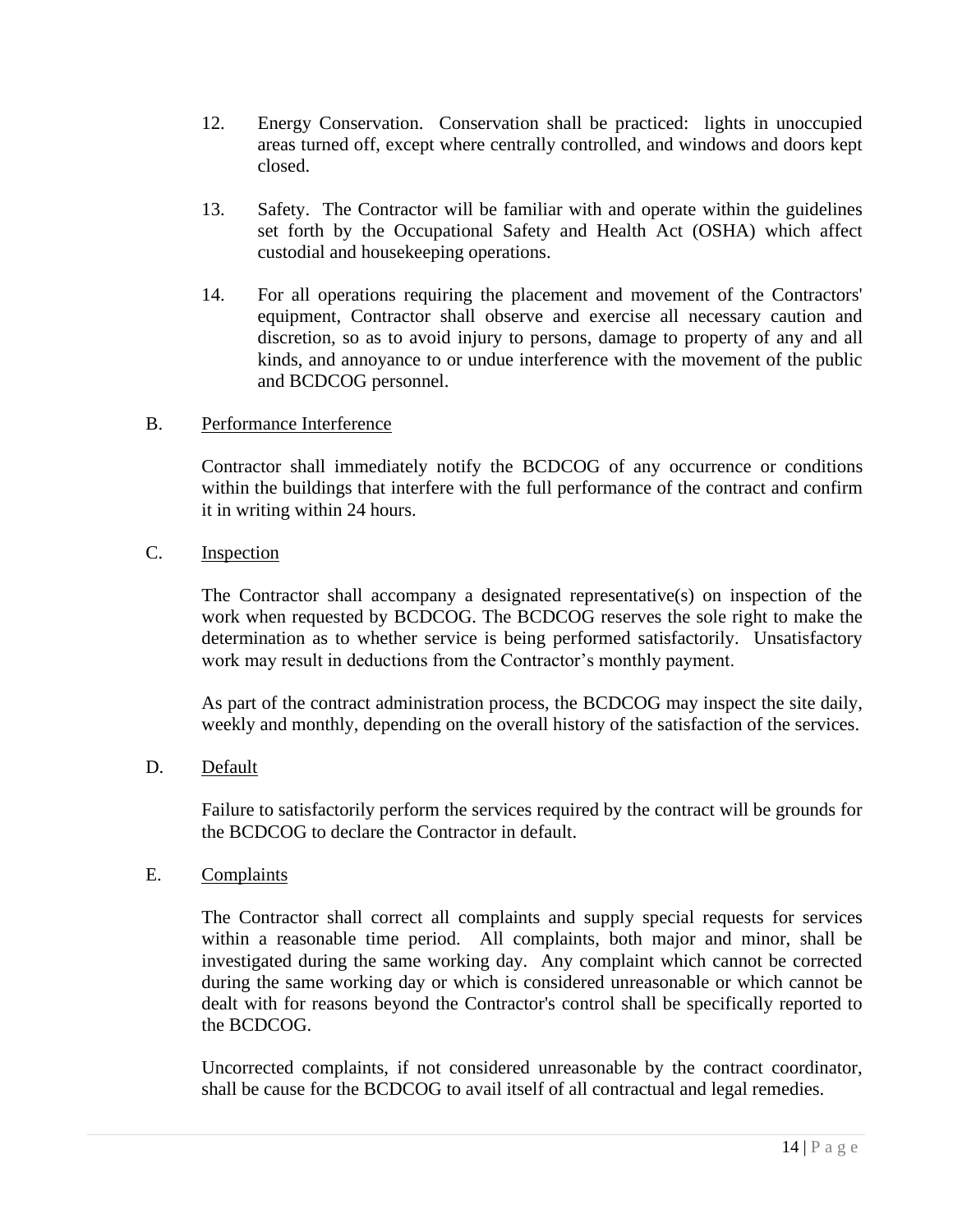# F. Special Requirements

If any types of normal custodial duties have been inadvertently omitted, the Contract is to be interpreted to include same.

# G. Supplies and Equipment

**The Contractor will submit a list, with his bid, of the supplies, materials, and equipment to be used in support of this contract.** All such supplies/materials will be subject to BCDCOG approval.

# **13. Additional BCDCOG Requested Custodial Services**

In the event that other custodial services, in addition to or separate from the services specified herein, may be deemed necessary by the authorized representative for the BCDCOG, the Contractor may be requested to perform the additional or special service.

# **14. Training**

The Contractor shall provide appropriate training to employees prior to the beginning of service under this Contract to ensure competent performance of the work during scheduled hours. The Contractor shall provide, when submitting names of employees, documentation of type and amount of training received by each employee.

# **15. Building Access**

- A. Access to each building shall be as directed by an authorized representative at the facility. Services shall not begin until after 5:00 PM unless otherwise specified.
- B. Access to designated restricted areas is forbidden by Contractor's employees. "Restricted Areas" will be designated by an authorized representative at the facility.
- C. All doors shall be locked on completion of cleaning. Doors shall not be propped or otherwise left open.
- D. Only authorized Contractor employees are allowed on the premises of the BCDCOG facilities. Contractor employees are not to be accompanied in the work area by acquaintances, family members, assistants or any other person unless said person is an authorized Contractor employee.

# **16. On-Site Supervision**

A. The Contractor shall provide on-site supervision to assure competent performance of the work during the scheduled hours. The Contractor or authorized agent will make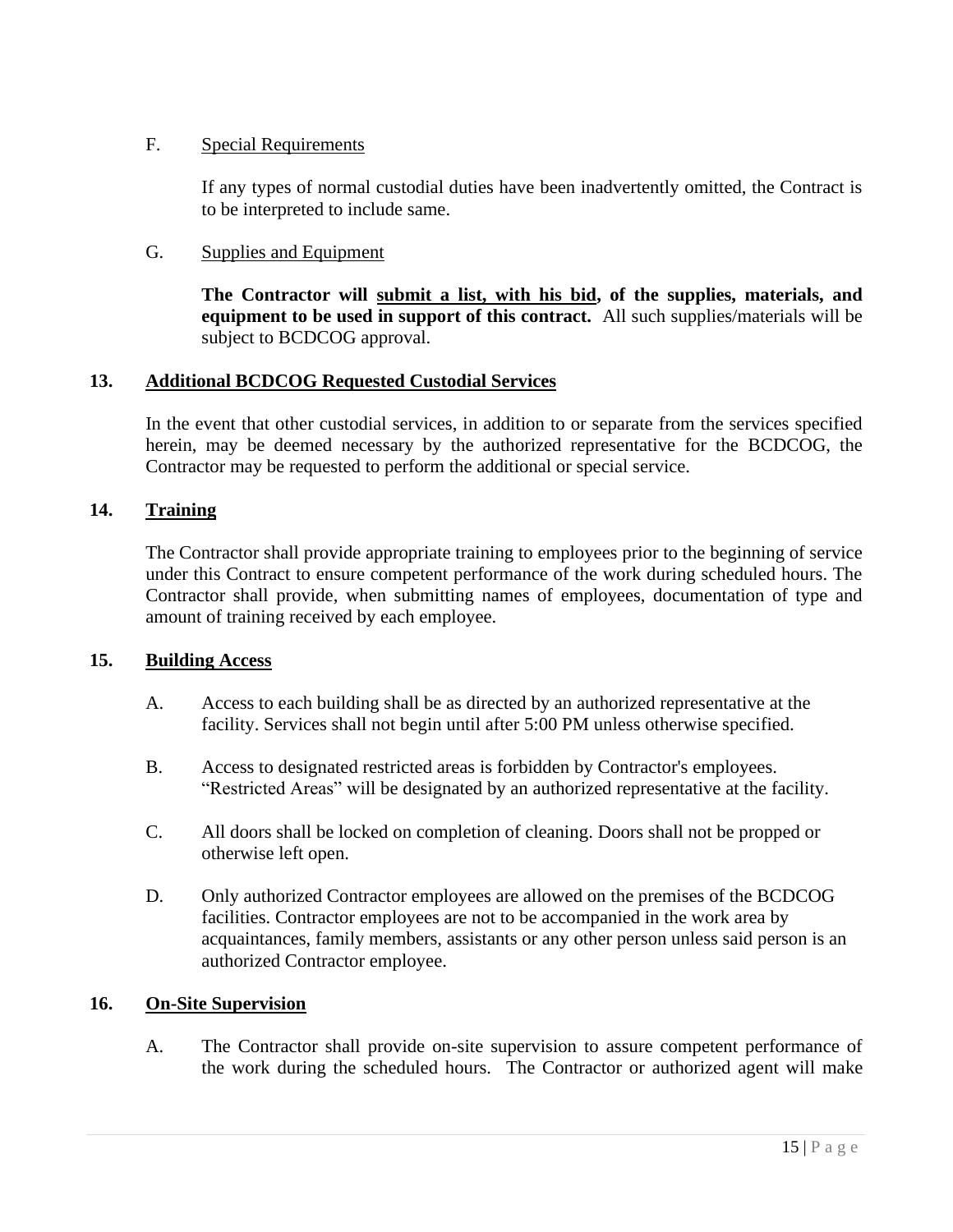sufficient routine inspections to ensure that the work is performed as required by this Contract.

# **17. Contacts for BCDCOG**

They are to be notified in numbered order of all emergencies, unusual incident reports, etc., for which BCD Council of Governments should have immediate knowledge. (If the first contract is unavailable then notify the second contact and so forth.)

- Jason McGarry, Procurement/Contracts Administrator Work: 843-529-0400 (Office)
- Robin Mitchum, Deputy Director of Finance and Administration: Work: 843-529-0400
- Ronald E. Mitchum, Executive Director Work: 843-529-0400

## **INSTRUCTIONS TO BIDDERS**

- 1. Only one copy of bid invitation is required.
- 2. Bids, amendments thereto or withdrawal requests must be received by the time advertised for bid opening to be timely filed. It is the vendor's sole responsibility to insure that these documents are received by the person (or office) at the time indicated in the solicitation document. Any withdrawal request received after time of opening shall be governed by regulation 19-445.2085.
- 3. When specifications or descriptive papers are submitted with bid invitation, enter bidder's name thereon.
- 4. Submit your signed bid on attached bid form. Show bid number on envelope as instructed. Berkeley Charleston Dorchester Council of Governments (BCDCOG) assumes no responsibility for unmarked or improperly marked envelopes. **DO NOT INCLUDE MORE THAN ONE BID INVITATION PER ENVELOPE.** If directing any other correspondence address the envelope to the procurement office but do not include the bid number on this envelope since it does not include your bid.
- 5. Bidders must clearly mark as "confidential" each part of their bid which they consider to be proprietary information that could be exempt from disclosure under section 30-4-4, Code of Laws of South Carolina, 1976 (1986 Cum. Supp.) (Freedom of Information Act). If any part is designated as confidential, there must be attached to that part, an explanation of how this information fits within one or more categories listed in section 30-4-40. The agency reserves the right to determine whether this information should be exempt from disclosure and no legal action may be brought against the state or its agents for its determination in this regard.
- 6. By submission of a bid, you are guaranteeing that all goods and services meet the requirements of the solicitation during the contract period.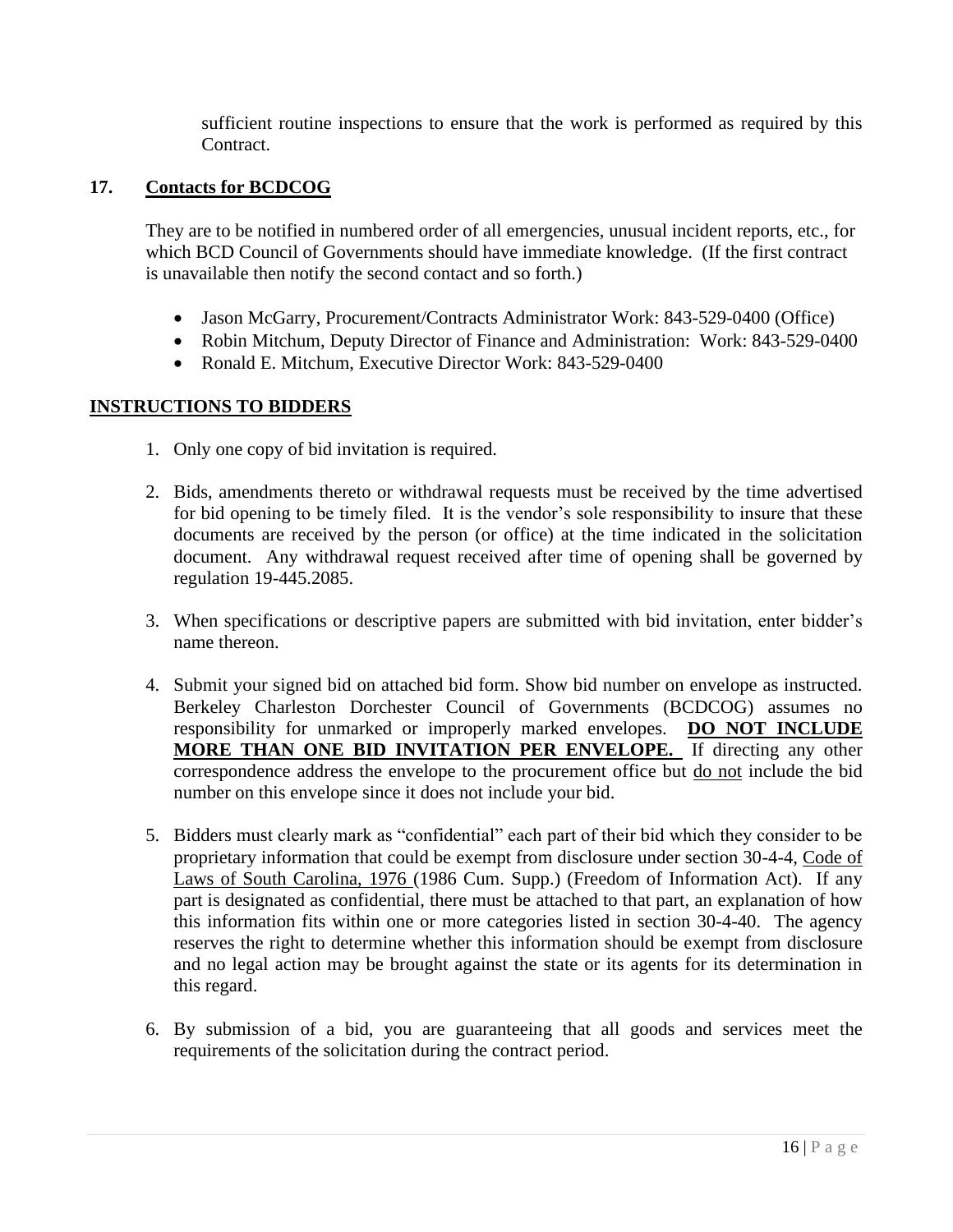- 7. Berkeley Charleston Dorchester Council of Governments (BCDCOG) reserves the right to award this solicitation by line item, by lot, or by total using the award method that is in best interest of Berkeley Charleston Dorchester Council of Governments (BCDCOG) unless stated otherwise elsewhere in this solicitation.
- 8. Drug Free Workplace: The State of South Carolina has amended Title 44, Code of Laws of South Carolina, 1976, relating to health, by adding Chapter 107, so as to enact the Drug-Free Workplace Act. (See Act No. 953, 1990 Acts and Joint Resolutions). By submission of a signed a solicitation, you are certifying that you will comply with this act. (See Section 44-107-30). This will certify your compliance with the Act.

# **GENERAL PROVISIONS**

- 1. **BIDDERS QUALIFICATIONS:** Bidders must, upon request of Berkeley Charleston Dorchester Council of Governments (BCDCOG), furnish satisfactory evidence of their ability to furnish products or services in accordance with the terms and conditions of these specifications. Berkeley Charleston Dorchester Council of Governments (BCDCOG) reserves the right to make the final determination as to bidder's ability to provide the products or services requested herein.
- 2. **AMENDMENTS:** All amendments to and interpretations of this solicitation shall be in writing from the Procurement Office. The Procurement Officer shall not be legally bound by any amendment or interpretation that is not in writing.
- 3. **BIDDERS RESPONSIBILITY:** Each bidder shall fully acquaint himself with conditions relating to the scope and restrictions attending the execution of the work under the conditions of this bid. It is expected that this will sometimes require on-site observation. The failure or omission of a bidder to acquaint himself with existing conditions shall in no way relieve him of any obligation with respect to this bid or to the contract.
- 4. **AWARD CRITERIA:** The contract shall be awarded to the best value, price and other factors considered, whose bid meets the requirements and criteria set forth in the Invitation for Bids. All items unless otherwise stated will be assumed to meet all specifications and requirements as set forth in the Invitation for Bids.
- 5. **REJECTION:** Berkeley Charleston Dorchester Council of Governments (BCDCOG) reserves the right to reject any bid that contains prices for individual items or services that are unreasonable when compared to the same or other bids if such action is in the best interest of Berkeley Charleston Dorchester Council of Governments (BCDCOG).
- 6. **COMPETITION:** This solicitation is intended to promote competition. If the language, specifications, terms and conditions, or any combination thereof restricts or limits the requirements in this solicitation to a single source, it shall be the responsibility of the interested vendor to notify the Contracts/Procurement Administrator in writing so as to be received prior to the opening date. The solicitation may or may not be changed but a review of such notification will be made prior to award.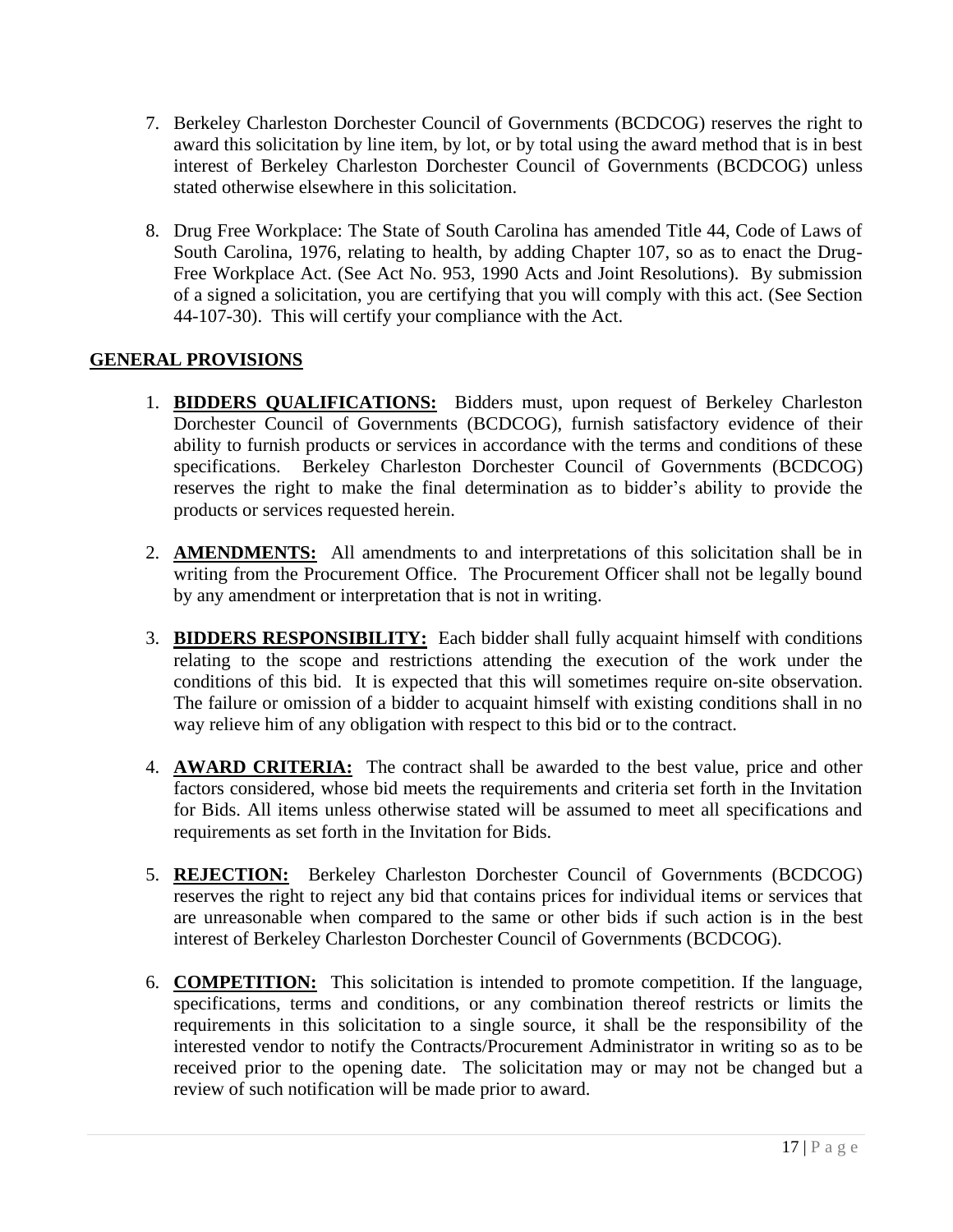- 7. **ORDER OF PRECEDENCE:** In the event of inconsistency between provisions of this solicitation, the inconsistency shall be resolved by giving precedence in the following order (A) The Bidding Schedule, (B) General Provisions and General Conditions, (C) Instruction to Bidders, (D) Special Provisions or Special Conditions of the contract whether incorporated by reference or otherwise; and (E) The Specifications.
- 8. **CORRECTION OF ERRORS ON THIS BID FORM:** All prices and notations should be printed in ink or type-written. Errors should be crossed out, corrections entered and initialed by the person signing the bid. Erasures or use of typewriter correction fluid may be cause for rejection. No bid shall be altered or amended after specified time of opening.

# **GENERAL CONDITIONS**

- 1. **DEFAULT:** In case of default by the contractor, Berkeley Charleston Dorchester Council of Governments (BCDCOG) reserves the right to purchase any and all items in default in the open market, charging the contractor with any additional costs. The defaulting contractor shall not be considered a responsible bidder until the assess charge has been satisfied.
- 2. **FORCE MAJURE:** The Contractor shall not be liable for any excess costs if the failure to perform the contract arises out of causes beyond the control and without the fault or negligence of the contractor. Such causes may include, but are not restricted to acts of God or of the public enemy, acts of Government in either its sovereign or contractual capacity, fires, floods, epidemics, quarantine restrictions, strikes, freight embargoes, and unusually severe weather; but in every case the failure to perform must be beyond the control and without fault or negligence of the contractor. If the failure to perform is caused by default of a subcontractor, and if such default arises out of causes beyond the control of both the contractor and subcontractor, and without the fault or negligence of either of them, the contractor shall not be liable for any excess costs for failure to perform, unless the supplies or services to be furnished by the subcontractor were obtainable from other sources in sufficient time to permit the contractor to meet the required delivery schedule.
- 3. **S.C. LAW CLAUSE:** Upon award of a contract under this bid, the person, partnership, association, or corporation to whom the award is made must comply with the laws of South Carolina which require such person or entity to be authorized and/or licensed to do business in this State, by submission of this signed bid, the bidder agrees to subject himself to the jurisdiction and process of the courts of the State of South Carolina as to all matters and disputes arising or to arise under the contract and the performance thereof, including any questions as to the liability for taxes, licenses, or fees levied by the State.
- 4. **TERMINATION:** Subject to the provisions below, the contract may be terminated for any reason by Berkeley Charleston Dorchester Council of Governments (BCDCOG) providing a 30-day advance notice in writing is given to the contractor.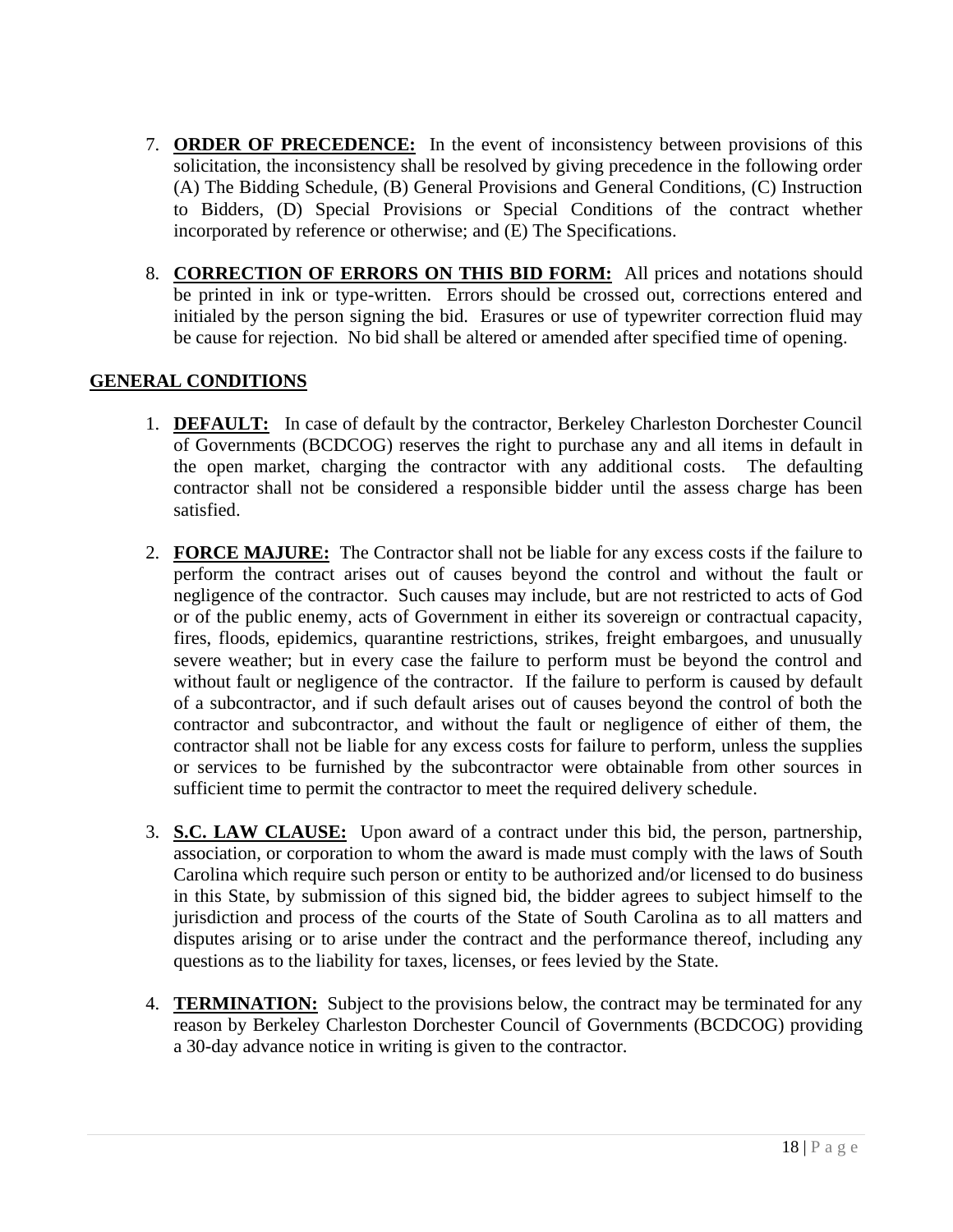- a. **Termination for Convenience:** In the event that this contract is terminated or cancelled upon request and for the convenience of Berkeley Charleston Dorchester Council of Governments (BCDCOG) without the required thirty (30) days advance written notice, then Berkeley Charleston Dorchester Council of Governments (BCDCOG) may negotiate reasonable termination costs, if applicable.
- b. **Termination for Cause:** Termination by Berkeley Charleston Dorchester Council of Governments (BCDCOG) for cause, default or negligence on the part of the contractor shall be excluded from the foregoing provisions; termination costs, if any shall not apply. The thirty (30) days advance notice requirement is waived and the default provision in this bid shall apply.
- 5. **AFFIRMATIVE ACTION:** The successful bidder will take affirmative action in complying with all Federal and State requirements concerning fair employment and employment of the handicapped, and concerning the treatment of all employees, without regard or discrimination by reason of race, color, religion, sex, national origin or physical handicap.
- 6. **RESTRICTION/LIMITATIONS:** No purchases are to be made from this contract of any item that is not listed or of any item that is currently authorized under any contract awarded prior to this contract.
- 7. **INDEMNIFICATION:** Contractor shall protect, indemnify and hold harmless Berkeley Charleston Dorchester Council of Governments (BCDCOG), it's Board, Officers, employees or its respective agents from and against any loss, cost, damage or expense, including without limitation, reasonable attorneys' fees relating to or arising out of injury or death to a person or damage to property, including work in progress or any claims against Berkeley Charleston Dorchester Council of Governments (BCDCOG) it's Board, Officers, employees or it's respective agents caused by or alleged to be caused by any negligent act, error or omission of Contractor or any subcontractor retained by or through Contractor or any of their employees, workmen, servants or agents. Contractor further agrees to protect, indemnify and hold harmless Berkeley Charleston Dorchester Council of Governments (BCDCOG) or their respective agents from any and all penalties imposed on account of the violation of any law, rule or regulation by Contractor or any Contractor's employees, workmen, servants or agents. The indemnification provisions in this section shall survive termination of this Agreement.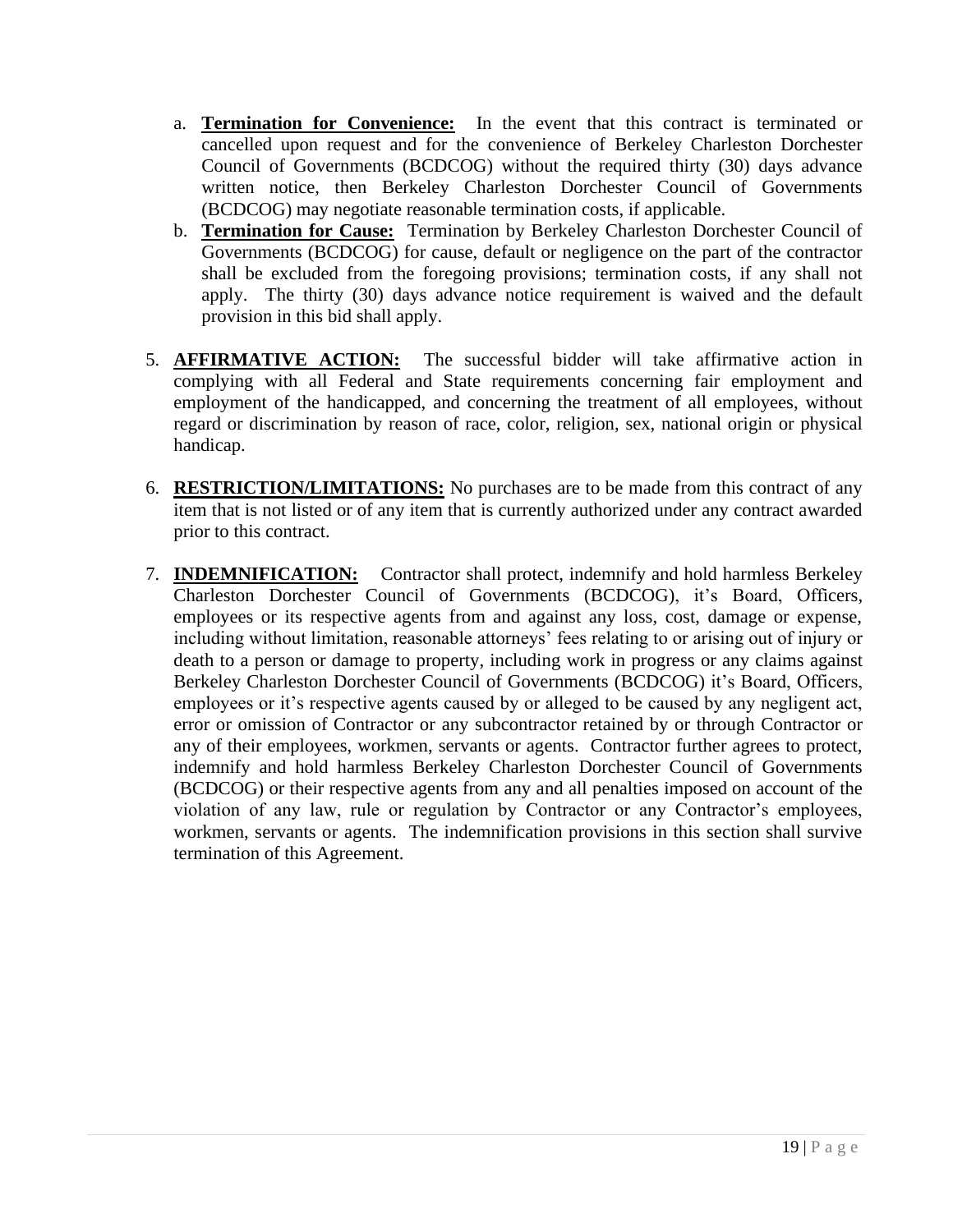## **BID FORM**

The undersigned hereby offers to furnish all services, materials, supplies, equipment, labor and supervision necessary to provide custodial services to Berkeley Charleston Dorchester Council of Governments (BCDCOG).

After award, Contractor to provide inventory list for purchase by BCDCOG.

## **BID PRICES:**

| <b>Quantity</b> | <b>Description</b>                   | <b>Monthly Total</b> |
|-----------------|--------------------------------------|----------------------|
|                 | <b>Custodial Services for BCDCOG</b> |                      |
|                 |                                      |                      |

| Respectfully submitted this ________ day of March 2022.                      |
|------------------------------------------------------------------------------|
| Company Name                                                                 |
| Authorized Signature                                                         |
|                                                                              |
|                                                                              |
|                                                                              |
|                                                                              |
| Contractor's Federal Tax I.D. No.                                            |
| Principal of Company (e.g., Name of President, General Partner, Owner, etc.) |
|                                                                              |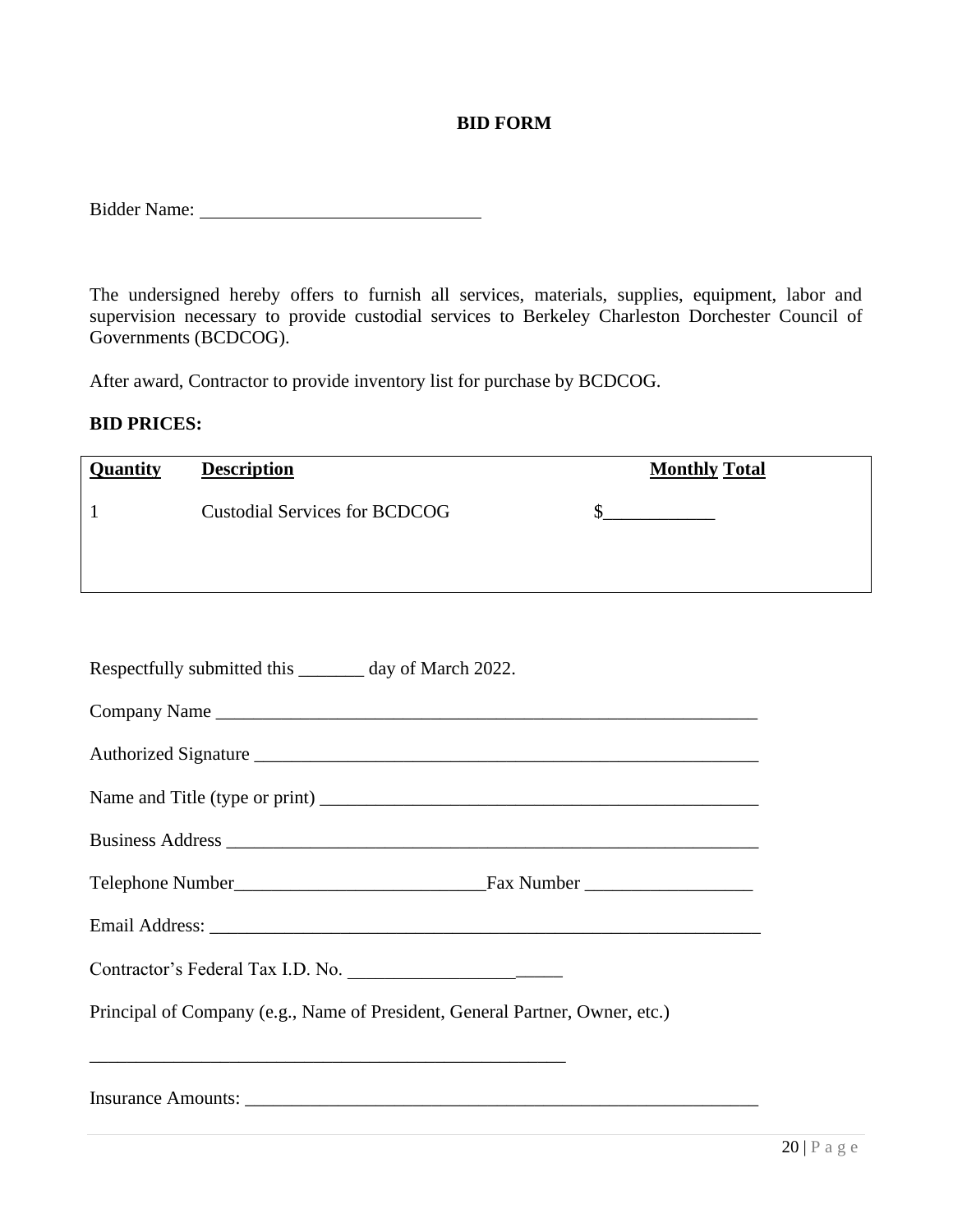# **APPENDIX - 1**

## **BCDCOG Security Procedures**

It is the responsibility of the contractor to take all precautions to secure the building and contractor staff after hours at the BCD Council of Governments Facility. The contractor will follow the procedures below:

- $\Box$  The contractor will be issued keys & security fobs to access the facility as applicable. The contractor is responsible for the safekeeping of the keys  $\&$  fobs. If the keys or fobs are lost or stolen, the contractor is responsible for notifying the Procurement/Contracts Administrator immediately.
- $\Box$  The contractor is responsible for contacting 911 in case of an emergency.
- $\Box$  The contractor is responsible for notifying the Procurement/Contracts Administrator in case of an emergency.
- $\Box$  The contractor will not allow access to the facilities by any person other than their staff.
- $\Box$  The contractor is responsible for securing the facility when services are completed each night. This includes verifying that all doors are locked and security system is activated. If the alarm goes off due to oversight by the contractor, the contractor is responsible for returning to the facility to activate the alarm  $\&$  secure the building.

## **Emergency contact information is as follows:**

| Jason McGarry, Procurement Administrator 843-***-**** (cell - 24 hour contact) |                                                                  |  |
|--------------------------------------------------------------------------------|------------------------------------------------------------------|--|
|                                                                                | 843-529-0400 (Office - Normal Operating Hours)                   |  |
| Robin Mitchum, Deputy Director<br>Finance and Administration Director          | $843$ <sup>***</sup> <sup>***</sup> *** (cell – 24 hour contact) |  |
|                                                                                | 843-529-0400 (Office – Normal Operating Hours)                   |  |
| <b>Operating Hours</b>                                                         | $8:00AM - 5:00PM$ Monday - Friday                                |  |

\_\_\_\_\_\_\_\_\_\_\_\_\_\_\_\_\_\_\_\_\_\_\_\_\_\_\_\_\_\_\_\_\_\_\_\_\_\_\_\_\_\_\_\_\_\_\_\_\_\_\_\_\_\_\_\_\_\_\_\_\_\_\_\_\_\_\_\_\_\_\_\_\_\_\_\_

\_\_\_\_\_\_\_\_\_\_\_\_\_\_\_\_\_\_\_\_\_\_\_\_\_\_\_\_\_\_\_\_\_\_\_\_\_\_\_\_\_\_\_\_\_\_\_\_\_\_\_\_\_\_\_\_\_\_\_\_\_\_\_\_\_\_\_\_\_\_\_\_\_\_\_\_

Contractor Emergency Contact Information: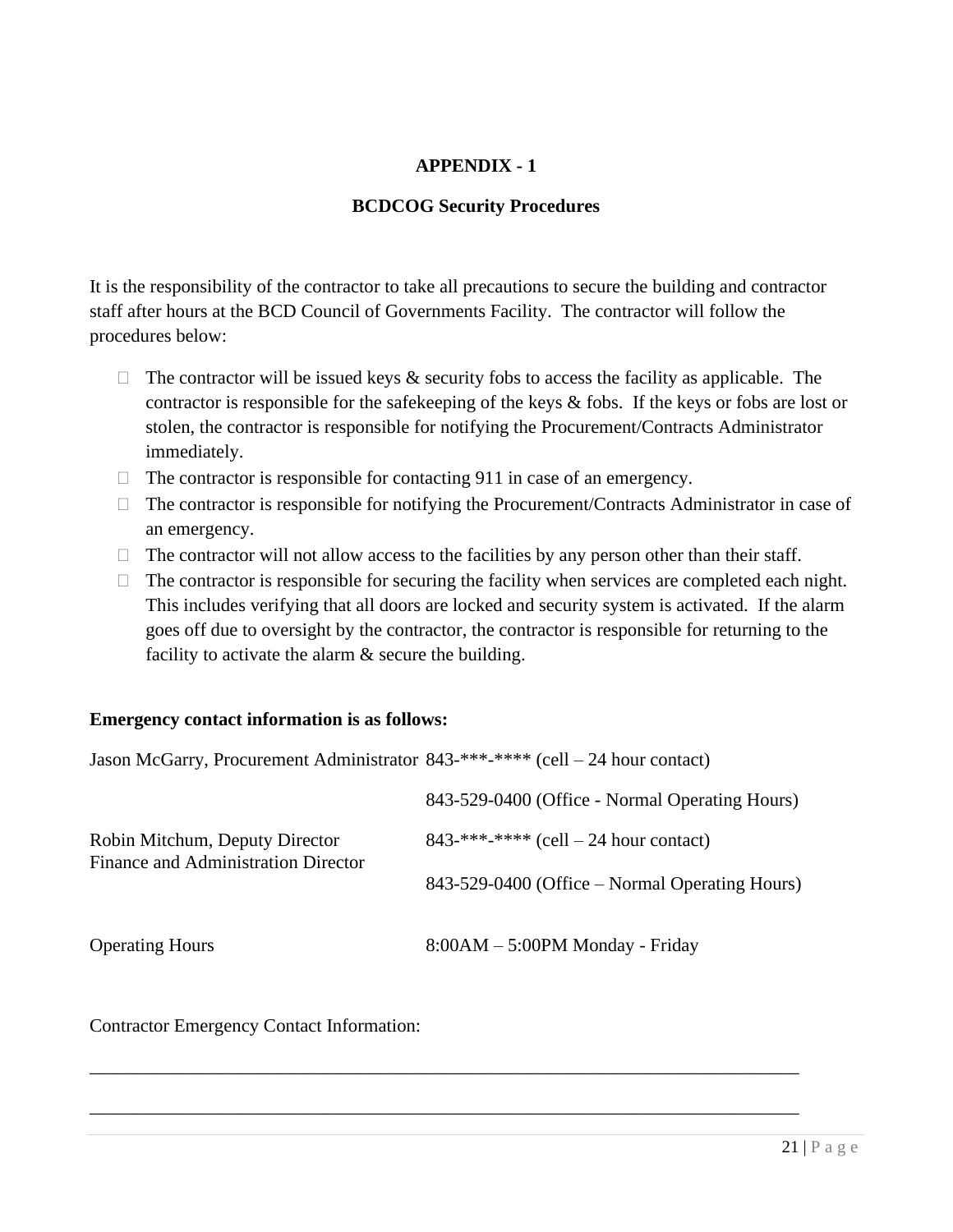## **APPENDIX - 2**

# **BCDCOG Holiday Schedule**

Independence Day

Labor Day

Veteran's Day

Thanksgiving Day

Day after Thanksgiving

Christmas Eve

Christmas Day

Day After Christmas

New Year's Day

Martin Luther King, Jr. Day

Presidents Day

Memorial Day

\* Based upon recognized holidays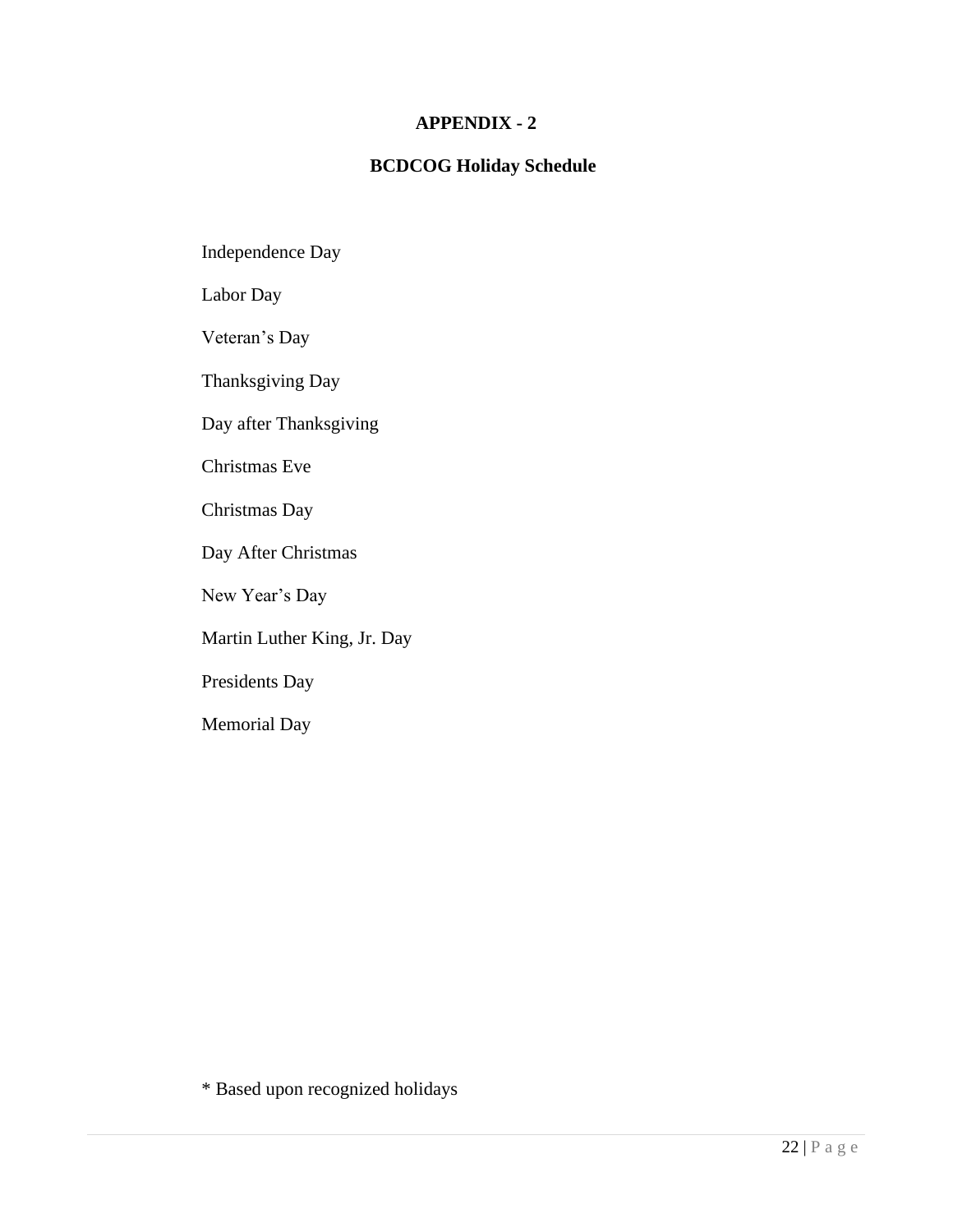# **APPENDIX - 3**

# **Custodial Services Checklist**

## **Bathrooms = daily schedule**

- \_\_Toilets cleaned and wiped down (to include bowls and tanks)
- \_\_Floors mopped
- \_\_Paper products fully stocked (toilet paper, paper towels, toilet seat covers, etc.)
- \_\_Soap dispensers fully stocked
- \_\_Trash emptied
- \_\_Dusting as needed

## **Kitchens = daily schedule**

- \_\_Floors mopped
- \_\_Counters/tables wiped
- \_\_Trash emptied
- \_\_Dusting as needed

## **Break rooms = daily schedule**

- \_\_Microwave wiped out
- \_\_Tables wiped and cleared
- \_\_Trash emptied
- \_\_Floor mopped
- \_\_Dusting as needed

## **Offices = daily schedule**

- \_\_Floors vacuumed
- \_\_Trash emptied
- \_\_Doors secured upon exit
- \_\_Dusting as needed

## **Training/Meeting Rooms = daily schedule**

- \_\_Floors vacuumed
- \_\_Trash emptied
- \_\_Tables cleared and wiped down
- \_\_Chairs/tables straightened and orderly for the next day
- \_\_Dusting as needed

#### **Lobby and common areas = daily schedule**

- \_\_Carpet vacuumed
- \_\_Floor cleaned/mopped
- \_\_Trash emptied
- \_\_Chairs straightened and orderly for the next day
- \_\_Front glass to be cleaned
- \_\_Dusting as needed